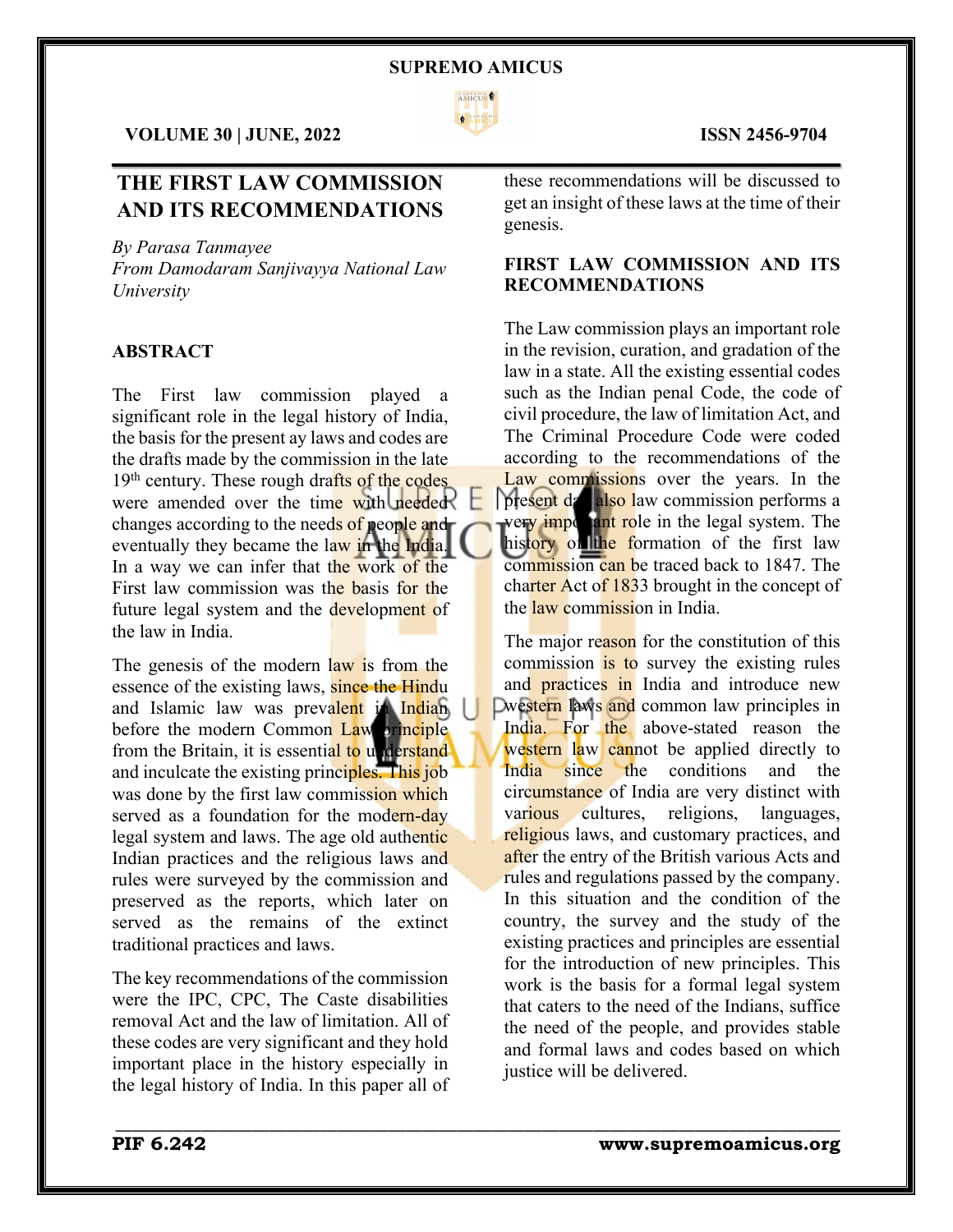

 $\mathcal{L}_\mathcal{L} = \mathcal{L}_\mathcal{L} = \mathcal{L}_\mathcal{L} = \mathcal{L}_\mathcal{L} = \mathcal{L}_\mathcal{L} = \mathcal{L}_\mathcal{L} = \mathcal{L}_\mathcal{L} = \mathcal{L}_\mathcal{L} = \mathcal{L}_\mathcal{L} = \mathcal{L}_\mathcal{L} = \mathcal{L}_\mathcal{L} = \mathcal{L}_\mathcal{L} = \mathcal{L}_\mathcal{L} = \mathcal{L}_\mathcal{L} = \mathcal{L}_\mathcal{L} = \mathcal{L}_\mathcal{L} = \mathcal{L}_\mathcal{L}$ 

\_\_\_\_\_\_\_\_\_\_\_\_\_\_\_\_\_\_\_\_\_\_\_\_\_\_\_\_\_\_\_\_\_\_\_\_\_\_\_\_\_\_\_\_\_\_\_\_\_\_\_\_\_\_\_\_\_\_\_\_\_\_\_\_\_\_\_\_\_\_\_\_\_\_\_\_\_\_\_\_\_\_\_\_\_

### **VOLUME 30 | JUNE, 2022 ISSN 2456-9704**

After the first law commission, many subsequent law commissions were formed and are still being constituted in the country, the work done by the first law commission is highly commendable and unforgettable. It is very important for us to understand the conditions and the situations of India prior to the commission and to analyze the recommendations, whether these recommendations are useful and the actual efficiency of the recommendations to get an overview of the importance of the commission. This paper intends to study and explain the same, along with the above-stated reason if we clearly observe the key recommendations of the law commission including the IPC, CPC, The  $\text{Cast}$ Disabilities Removal Act, and the Law of Limitation Act.

The above-mentioned recommendations are considered to be landmarks of the legal system in India. Some of these recommendations such as the IPC, CPC, and the concept of limitation are still in use and are highly regarded in the justice system in India. We can infer that the present-day formal legal system in India has it roots in legal history. In the coming chapters all the above-mentioned aspects elements, and the recommendations of the first law commission will be discussed in detail.

# **LEGAL SYSTEM BEFORE THE CONSTITUTION OF THE LAW COMMISSION**

History is evident of the fact that the present judiciary system and the existing law in India had got its foundations from the British

during the colonial period. Almost all the existing codes such as the Indian penal Code, The Criminal procedure Code, the civil procedure code, and many other codes were first introduced and compiled by the British. The first law commission which was constituted in 1835 was the first explicit initiative taken by the British to verify the existing laws and the suggested recommendations to develop the legal system In India, before examining the recommendations and the findings of the First law commission we have to first examine the existing conditions or the condition of the legal system prior to the constitution of the Law Commission. A wellorganized ourt system and a well-developed legal system are both needed for a sound and successful administration of justice.<sup>1</sup> Throughout their political career in India, the English worked hard to develop a judicial system that was both liberal and appropriate to the country's needs. As early as 1661, the procedure began. From 1600 until 1833, the English created and dismantled many court systems in an attempt to establish a proper judicial system. India had been devoid of law for a long time. The authorities made no explicit effort to build a legal system alongside the court system. Without an adequate, certain, and well-defined collection of laws, the Courts attempted to administer justice to people. Judges had a lot of power. Law principles varied by location, court, and individual. Coherence, homogeneity, and predictability were lacking in the judicial system. The administration of justice was haphazard, arbitrary, and inconsistent.<sup>2</sup> However, there came a moment when attempts to establish and define the law

<sup>1</sup> Bijay Kishore Acharya, *Codification in British India* (1st edn, S K Banerji & Sons 1914)

<sup>&</sup>lt;https://archive.org/details/dli.calcutta.10178/page/2 61/mode/2up?view=theater> accessed 3 June 2022.  $2$  ibid.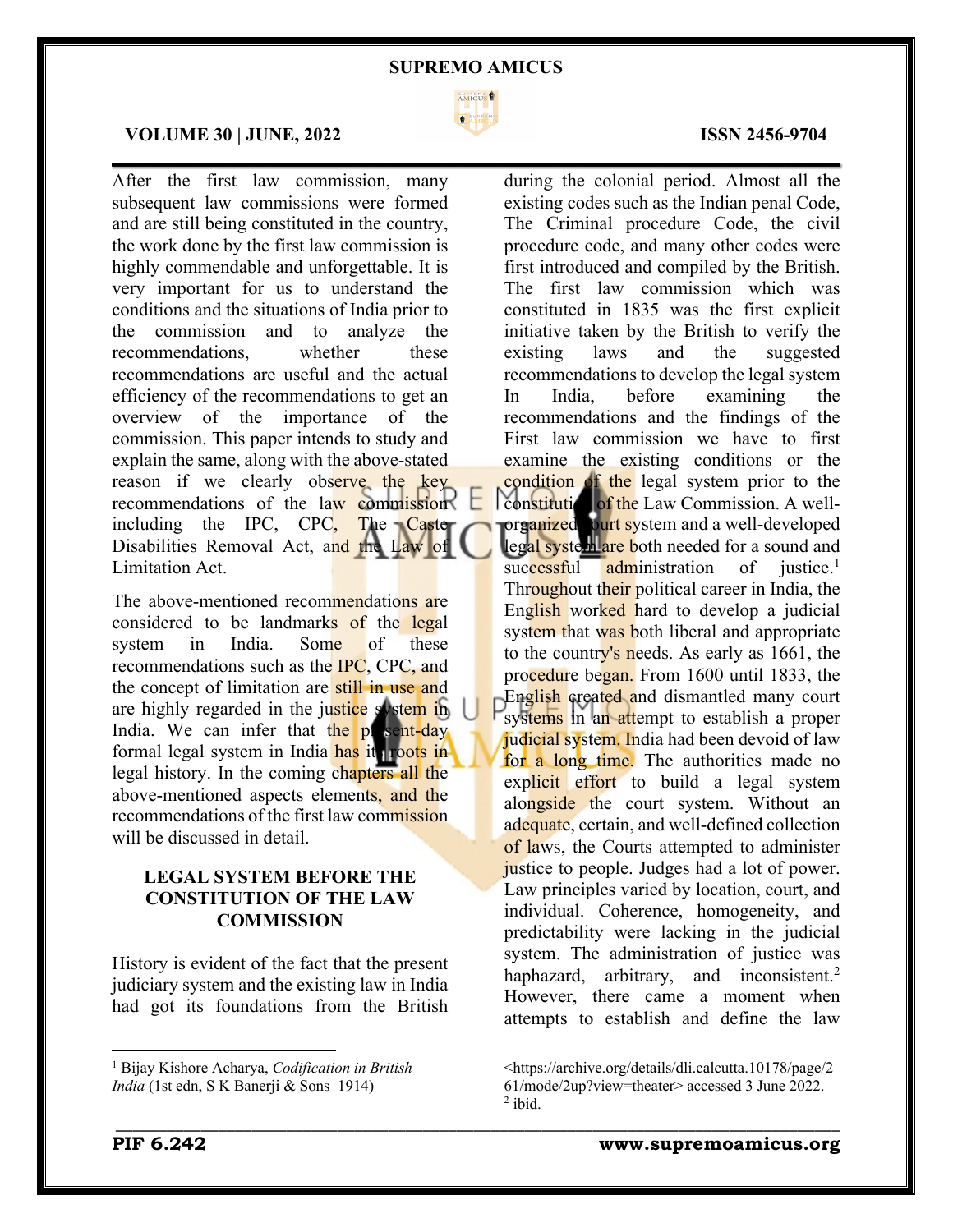

 $\mathcal{L}_\mathcal{L} = \mathcal{L}_\mathcal{L} = \mathcal{L}_\mathcal{L} = \mathcal{L}_\mathcal{L} = \mathcal{L}_\mathcal{L} = \mathcal{L}_\mathcal{L} = \mathcal{L}_\mathcal{L} = \mathcal{L}_\mathcal{L} = \mathcal{L}_\mathcal{L} = \mathcal{L}_\mathcal{L} = \mathcal{L}_\mathcal{L} = \mathcal{L}_\mathcal{L} = \mathcal{L}_\mathcal{L} = \mathcal{L}_\mathcal{L} = \mathcal{L}_\mathcal{L} = \mathcal{L}_\mathcal{L} = \mathcal{L}_\mathcal{L}$ 

\_\_\_\_\_\_\_\_\_\_\_\_\_\_\_\_\_\_\_\_\_\_\_\_\_\_\_\_\_\_\_\_\_\_\_\_\_\_\_\_\_\_\_\_\_\_\_\_\_\_\_\_\_\_\_\_\_\_\_\_\_\_\_\_\_\_\_\_\_\_\_\_\_\_\_\_\_\_\_\_\_\_\_\_\_

# **VOLUME 30 | JUNE, 2022 ISSN 2456-9704**

began. Many key codes on essential legal matters were developed in India. In a short period of time, India's legal system has progressed from uncertainty to clarity, from diversity to uniformity, and from confusion to coherence.

The history of codification in British India can be divided into three periods:

From 1601 to 1765, i.e., from the date of Queen Elizabeth's Charter to the time when the Moghul Emperor conferred perpetual Dewanny authority over Bengal, Behar, and Orissa on the East India Company. II. Regulation Law Period, 1765-1833 And III. From 1834 onwards, i.e., the partial codification period in British India. In 1601, Queen Elizabeth granted the Governor and Company "or the greater part of them being assembled, "power to make, ordain, and constitute such and so many reasonable laws, constitutions, orders, and ordinances," as to them or the greater part of them being then and they represent, shall seem necessary and convenient for the good government of the said Company and all factors, masters, mariners, and other officers employed or to be employed in any of the vessels. They also had the authority to revoke and change it if the situation demanded it.

A charter of Charles II in 1661 established the East India Company's first judicial powers, and until 1765, the Company's responsibility for the administration of law in India was limited to the Company's factories and branches. The fact that distinct authorities served as courts of law in Madras, Bombay, and Calcutta after 1661 is only to be expected given the various times and circumstances in which the Company's authority in each of these cities arose. It had come to exercise authority in Madras under grants from Indian rulers (1639); in Bombay as a representative

of King George III of England (1668), who had accepted the island of Bombay as part of his Portuguese bride's dowry; as a zamindar in Calcutta, where he was granted the villages of Satanuti Govindpur and Calcutta (1698). However, in all three Presidency towns, a Mayor's Court was established by George I's charter of 1726, which was not a court of the Company as it had been in Madras, but a court of the King of England, despite the fact that it was exercising its authority in a land to which the King of England had no claim to sovereignty. Though it is not clearly stated, the articles of the charter make it obvious that the law intended to be enforced by these courts was English law; and it has long been accepted cory that this charter introduced English law—both common and civil law into the Presidency towns.

The question of whether the civil law of England should be applied to Indians emerged, not for the first time, but in an acute form.

The Charter of 1726 is often regarded as the first and last to bring English law to the presidency towns. It is a well-known notion that has been applied by courts for a long time.

The Charter of 1726 was the catalyst for the introduction of English Law, which was not repeated thereafter. After the French captured Madras in 1746 and restored it in 1749, George II granted a new charter for all the Presidency towns in 1753, which stated explicitly that the Mayors' Courts were not to trial cases between Indians, and that such actions were to be decided by both parties by consent.

The second period in the codification of the laws started when the British were granted the Diwani of Bengal Bihar and Orissa to the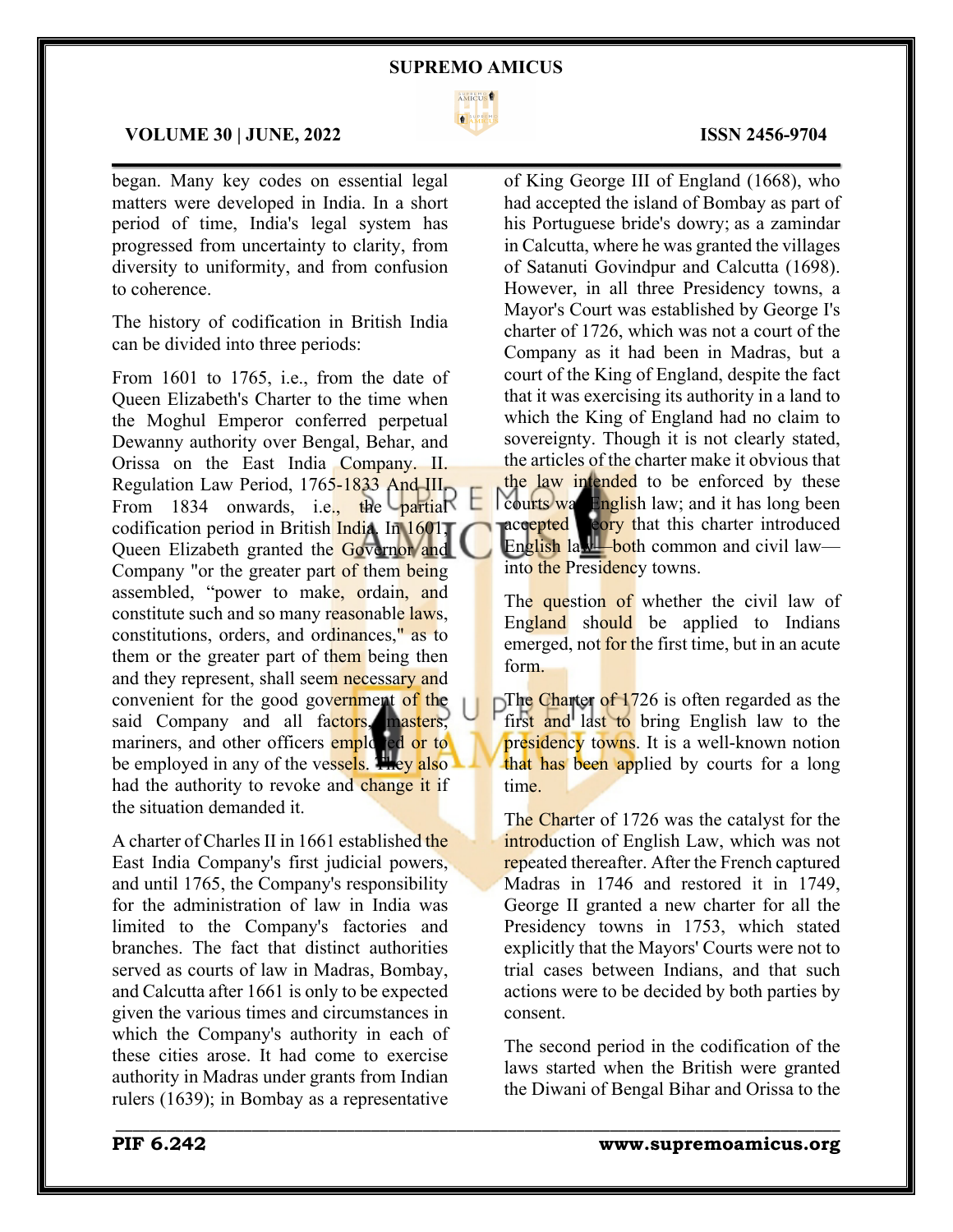

 $\mathcal{L}_\mathcal{L} = \mathcal{L}_\mathcal{L} = \mathcal{L}_\mathcal{L} = \mathcal{L}_\mathcal{L} = \mathcal{L}_\mathcal{L} = \mathcal{L}_\mathcal{L} = \mathcal{L}_\mathcal{L} = \mathcal{L}_\mathcal{L} = \mathcal{L}_\mathcal{L} = \mathcal{L}_\mathcal{L} = \mathcal{L}_\mathcal{L} = \mathcal{L}_\mathcal{L} = \mathcal{L}_\mathcal{L} = \mathcal{L}_\mathcal{L} = \mathcal{L}_\mathcal{L} = \mathcal{L}_\mathcal{L} = \mathcal{L}_\mathcal{L}$ 

\_\_\_\_\_\_\_\_\_\_\_\_\_\_\_\_\_\_\_\_\_\_\_\_\_\_\_\_\_\_\_\_\_\_\_\_\_\_\_\_\_\_\_\_\_\_\_\_\_\_\_\_\_\_\_\_\_\_\_\_\_\_\_\_\_\_\_\_\_\_\_\_\_\_\_\_\_\_\_\_\_\_\_\_\_

### **VOLUME 30 | JUNE, 2022 ISSN 2456-9704**

East Indian Company, since then both the authority and the responsibility of the legal and administerial works were on the shoulders of the British. In the year 1769 since there was the additional duty of Deewan giri the provision for the appointment of the British servants was carried out n the large scale. They were deployed to supervise the native collecting officers and the responsibilities of these officers was also to supervise the proceedings in the courts, i.e., to endure that the justice is administered. Since there were multiple laws and religions in the country there was constant conflict of the application of the laws. Leaving people to their own laws and solving the conflicts with no proper guidelines or the preceding laws created a havoc in legal system. <sup>3</sup>Three Mayors' Courts were formed in the three colonies of Calcutta, Madras, and Bombay by the Charter of 1726. Because the Charter of 1726 was universally applied to all presidential towns, it was under this Charter that the English Law was first regularly introduced in these settlements. In these locations, the entire English Law Common or Statute at the time—was introduced. Many further Charters were issued by the Crown after the Charter of 1726, establishing Courts in the presidency towns at various dates. Charters from 1753 and 1774 were among them. The Charter of 1753, which reinstated the Mayors' Courts, was just as much of a legislative act as the Charter of 1726.

In 1753, the 1726 Charter was changed. The Mayors' Courts were not to trial cases amongst Indians at the time; such actions were to be decided among themselves unless both parties agreed to submit the matter to the

Mayor's Court for resolution. This appears to be the first time the Indians have been denied access to their own laws and customs.

The legislation that the Supreme Court would apply to the Indians was not specified in the Act of 1773 or the Charter of 1774. However, evidence suggests that the new Court was not willing to ignore Native Laws on Marriage and Succession.

The Court in the Patna Case is using the Mohammedan Succession Law. However, the Act of Settlement in 1781, in section 17, stated that all questions of Inheritance and Succession, as well as all matters of Contract and deal g between parties, should be determine in the case of Mohammedans and Hindus by their respective laws, and where only one of the parties is a Mohammedan or Hindu, "by the laws and usages of the defendant." Only in two cases—inheritance and contract—was Section 17 of the Act of 1781 reserved the Hindu and Mohammedan indigenous personal laws.

PHowever, the Calcutta Supreme Court construed it liberally rather than literally. Their personal rules applied to more than just the two titles stated. In all familial and religious concerns, Hindus and Muslims were allowed to follow their own laws and customs. On a parallel line, Madras and Bombay stood. Armenians, Portuguese, Christians, Jews, Anglo-Indians, and Parsees were among the people who lived in the presidency towns. Because no reservation of any type had been made in their case, the Supreme Courts applied English Law to these individuals.

<sup>3</sup> RT Hon. Sir George Claus Rankin, *Background To Indian Law :* (Cambridge University press 1946)

<sup>&</sup>lt;https://archive.org/details/in.ernet.dli.2015.83249/m ode/2up?view=theater> accessed 3 June 2022.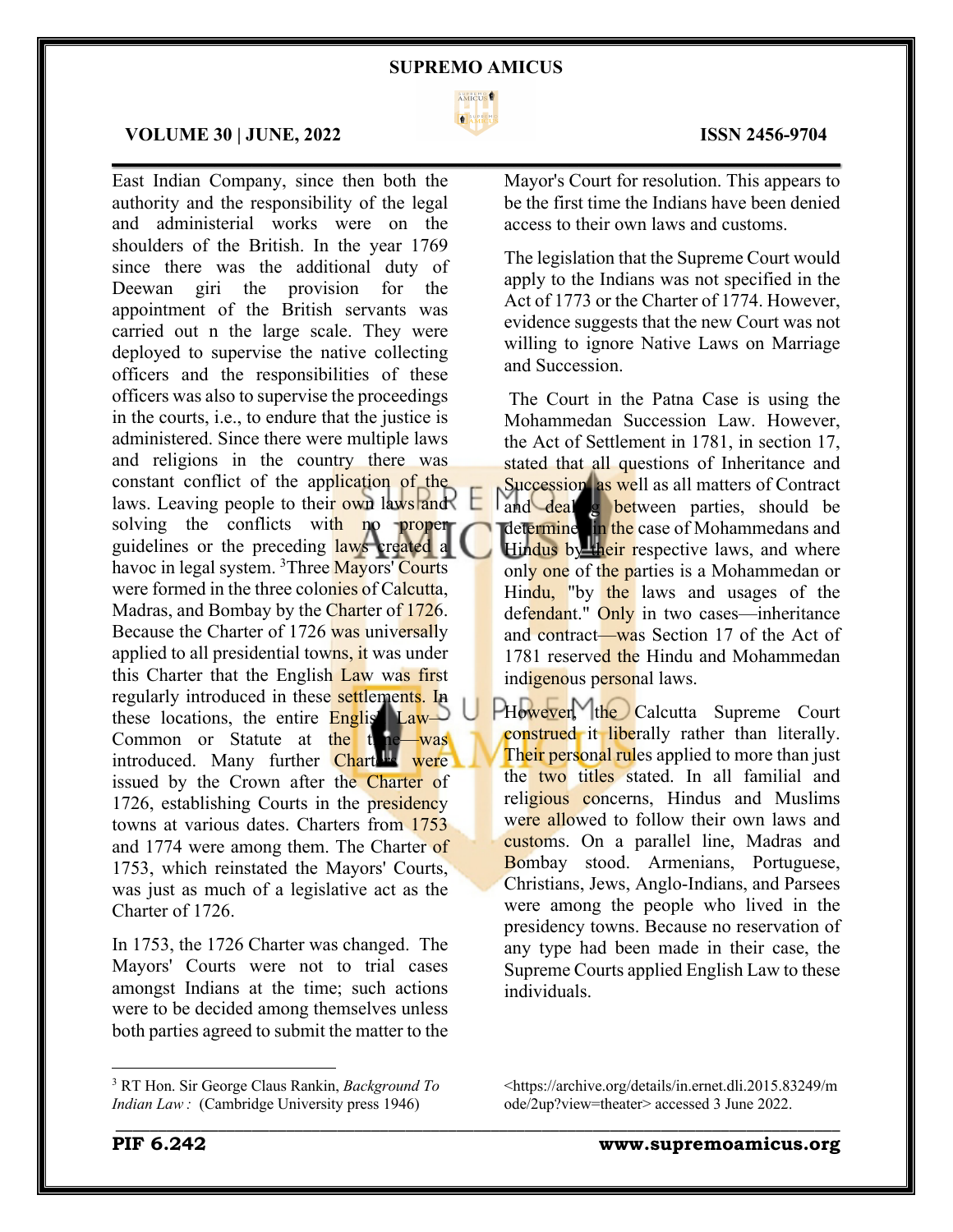

 $\mathcal{L}_\mathcal{L} = \mathcal{L}_\mathcal{L} = \mathcal{L}_\mathcal{L} = \mathcal{L}_\mathcal{L} = \mathcal{L}_\mathcal{L} = \mathcal{L}_\mathcal{L} = \mathcal{L}_\mathcal{L} = \mathcal{L}_\mathcal{L} = \mathcal{L}_\mathcal{L} = \mathcal{L}_\mathcal{L} = \mathcal{L}_\mathcal{L} = \mathcal{L}_\mathcal{L} = \mathcal{L}_\mathcal{L} = \mathcal{L}_\mathcal{L} = \mathcal{L}_\mathcal{L} = \mathcal{L}_\mathcal{L} = \mathcal{L}_\mathcal{L}$ 

\_\_\_\_\_\_\_\_\_\_\_\_\_\_\_\_\_\_\_\_\_\_\_\_\_\_\_\_\_\_\_\_\_\_\_\_\_\_\_\_\_\_\_\_\_\_\_\_\_\_\_\_\_\_\_\_\_\_\_\_\_\_\_\_\_\_\_\_\_\_\_\_\_\_\_\_\_\_\_\_\_\_\_\_\_

# **VOLUME 30 | JUNE, 2022 ISSN 2456-9704**

Article XXXIII of the Bengal Constitution was the first and most important act that established a legal system in Bengal, Bihar, and Orissa. Article XXXIII of Warren Hastings' plan of 1772 was the first and most important act that established a legal system in the mofussils of Bengal, Bihar, and Orrissa.

'In suits concerning inheritance, marriage, caste, and other religious institutions, the laws of the Koran, with respect to Mohammadans, and those of the Shaster, with respect to Gentoo, shall invariably be adhered to; on all such occasions, the Maulvies or Brahmins shall respectively attend to expound the law, sign the report, and assist in passing decree,' it stated. For nearly a century, the Hastings and Impey norms governed the question of which substantive law the Adalats should apply in carrying out their judicial duties.

In the vast majority of instances, no law had been established; the courts were left to their own devices.<sup>4</sup> Only a few areas, such as inheritance, marriage, caste, and other religious usages and institutions, were particularly addressed in the Hastings plan. These issues did not cover the entire range of litigation with which the courts are frequently faced. Hastings' scheme and later Regulations provided neither explicit instruction or sufficient guidance on the law to be applied by the Courts to other types of litigation. As a result, a significant chasm existed. The Courts were to act with justice, equity, and good conscience in this vacuum.

The principle of "justice, equity, and good conscience" referred to the Judge's discretion. The Judges' discretion was not limited in any way. The Judges were free to decide the cases

before them in any way that appeared to them to be fair to both parties. Confusion and uncertainty in the country's legal system were unavoidable consequences of such a situation. One Judge's discretion was not the same as another's. Judges had different ideas about what constituted equity, justice, and fair play. As a result, no one knew what principles should be used in any given situation. As a result of this situation, a chaotic, ambiguous, and incoherent legal system has developed. The Legislature could have done anything to help, but it remained largely quiet on substantive law issues throughout this time period.

Beginning in 1833, the process of codification, or the enunciation of the law in plain, specific, and explicit language, began only after the charter of 1833, which was passed by Parliament, proposed the formation of an All-India Legislature, the creation of a new office of the Law Member. and the appointment of an Indian Law **Commission** 

# $P \vdash M$ **THE FIRST LAW COMMISSION**

As mentioned earlier, the charter Act of 1833 was the basis for the formation and the constitution of the law commission in 1837. To begin with, it established a true All India Legislature with the power to enact laws and regulations for all regions under the Company's control and government at the time. As previously stated, the legislative powers granted on the various Provincial Governments have been extended and evolved over time, and various laws and regulations have been passed in order to carry out those authorities. However, rather than being uniform, the regulations issued by the

 $4$  ibid.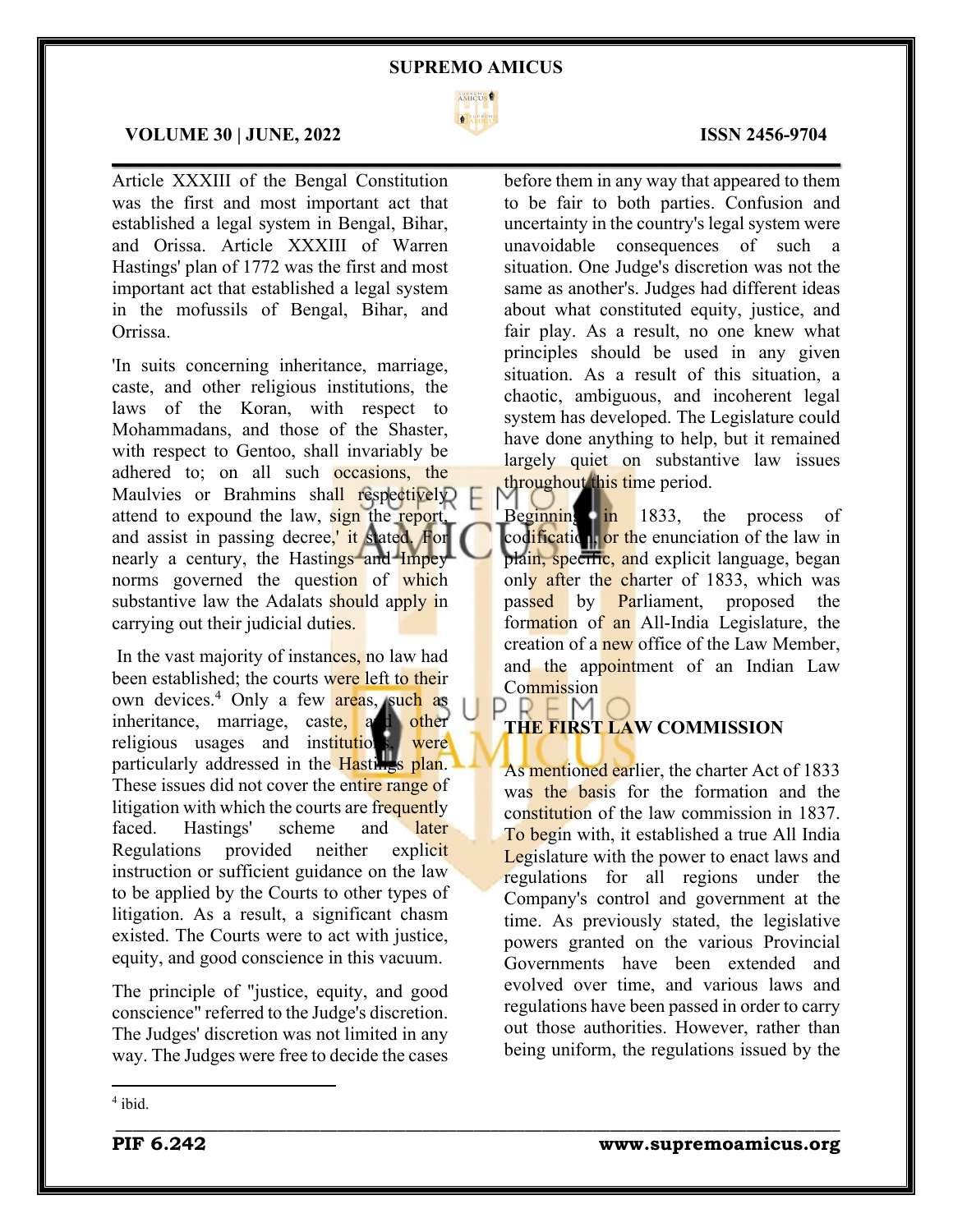

\_\_\_\_\_\_\_\_\_\_\_\_\_\_\_\_\_\_\_\_\_\_\_\_\_\_\_\_\_\_\_\_\_\_\_\_\_\_\_\_\_\_\_\_\_\_\_\_\_\_\_\_\_\_\_\_\_\_\_\_\_\_\_\_\_\_\_\_\_\_\_\_\_\_\_\_\_\_\_\_\_\_\_\_\_

# **VOLUME 30 | JUNE, 2022 ISSN 2456-9704**

many local administrations were frequently in conflict, resulting in a great deal of legal confusion in British India at the time. In British India, a significant flaw in the administration was the lack of legal certainty. Finally, the Charter Act of 1833 provided for the appointment of a Law Member of the Governor General's Council under Section 40 of that Statute.

He was to be chosen from among those who were not East India Company servants, and he had no right to sit on the Council or vote except at meetings to make laws and regulations.

Section 53 of that Statute provided for the establishment of a Law Commission and periodic commissions "into the jurisdiction, powers, and rules of the existing courts of justice and police establishments in the said territories, and all existing forms of judicial procedure, and into the nature and operation of all laws, whether civil or criminal, written or customary, prevailing and in force in any part of the said territories." This provision further stated that the commissioners must submit reports that fully detail the findings of<br>their investigations. The First Law their investigations. The Commission was appointed in 1834 in accordance with the requirements of the Charter Act of 1833.5

The members of the Commission were as follows:

Mr. Macaulay, who eventually became Lord Macaulay Mr. G.W. Anderson, Mr. J.M. Macleod, Mr. F. Millet

The Commission's final three members were drawn from the Company's civil service, representing the three Presidencies of

# $\mathcal{L}_\mathcal{L} = \mathcal{L}_\mathcal{L} = \mathcal{L}_\mathcal{L} = \mathcal{L}_\mathcal{L} = \mathcal{L}_\mathcal{L} = \mathcal{L}_\mathcal{L} = \mathcal{L}_\mathcal{L} = \mathcal{L}_\mathcal{L} = \mathcal{L}_\mathcal{L} = \mathcal{L}_\mathcal{L} = \mathcal{L}_\mathcal{L} = \mathcal{L}_\mathcal{L} = \mathcal{L}_\mathcal{L} = \mathcal{L}_\mathcal{L} = \mathcal{L}_\mathcal{L} = \mathcal{L}_\mathcal{L} = \mathcal{L}_\mathcal{L}$ Calcutta, Madras, and Bombay. In 1834, the Commission convened for the first time. The condition of criminal law in several parts of India was in a state of disarray. The Supreme Courts in the three presidential towns

administered English Criminal Law, which had been influenced by local government regulations here and there. It was a fabricated situation.

It was a fictitious and convoluted system devised in a foreign country with no regard for India. It was necessary to undergo considerable changes and alterations in order to put such a legal system into compliance with Indian conditions. In the three provinces of Beng<sup>3</sup>, Bombay, and Madras, the situation of criminal law was similarly a mess. Mohammedan Law of Crimes was the law of the land in Bengal and Madras provinces, and it extended to everyone. The Mohammedan Criminal Law was rudimentary and unfit for a civilized nation. As a result, the respective governments enacted major adjustments through their Pregulations in order to make the system functional.

The Criminal Law of Bombay was codified in 1827 by Monstuart Elphinstone and adopted in Regulation XIV of 1827, giving it a better favorable position in this regard. The Bombay system of Criminal Law was so superior to other provinces' laws that it was digested while the others were not. However, there were flaws with the Bombay Digest. The criteria by which crimes should be categorized and punishments distributed were not given sufficient consideration when it was drafted. The Anglo-Indian Criminal Law Regulations were enacted by various

<sup>5</sup> MP Jain, *Outlines of Legal History* (N M Tripathi Private LTD 1952).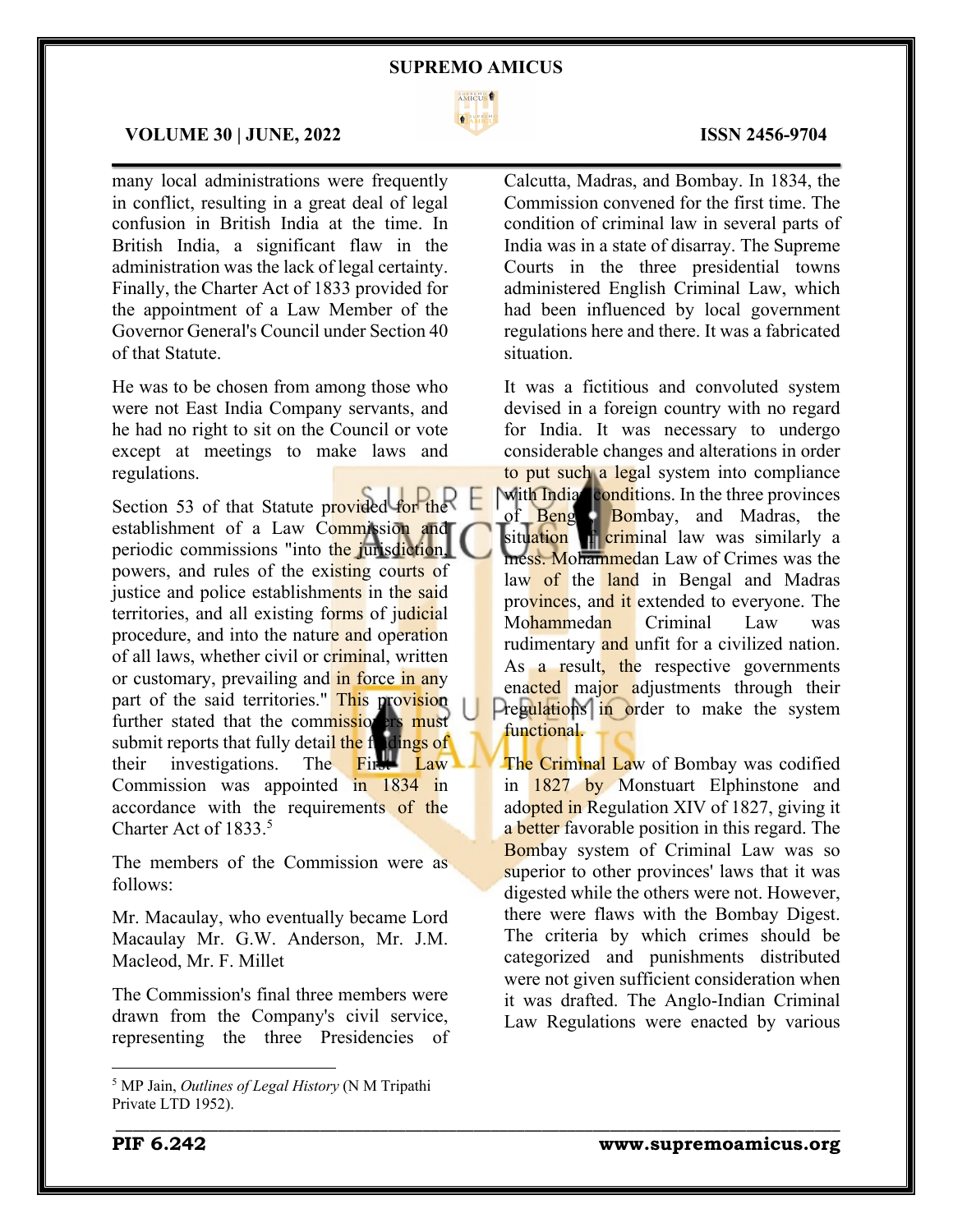

 $\mathcal{L}_\mathcal{L} = \mathcal{L}_\mathcal{L} = \mathcal{L}_\mathcal{L} = \mathcal{L}_\mathcal{L} = \mathcal{L}_\mathcal{L} = \mathcal{L}_\mathcal{L} = \mathcal{L}_\mathcal{L} = \mathcal{L}_\mathcal{L} = \mathcal{L}_\mathcal{L} = \mathcal{L}_\mathcal{L} = \mathcal{L}_\mathcal{L} = \mathcal{L}_\mathcal{L} = \mathcal{L}_\mathcal{L} = \mathcal{L}_\mathcal{L} = \mathcal{L}_\mathcal{L} = \mathcal{L}_\mathcal{L} = \mathcal{L}_\mathcal{L}$ 

\_\_\_\_\_\_\_\_\_\_\_\_\_\_\_\_\_\_\_\_\_\_\_\_\_\_\_\_\_\_\_\_\_\_\_\_\_\_\_\_\_\_\_\_\_\_\_\_\_\_\_\_\_\_\_\_\_\_\_\_\_\_\_\_\_\_\_\_\_\_\_\_\_\_\_\_\_\_\_\_\_\_\_\_\_

# **VOLUME 30 | JUNE, 2022 ISSN 2456-9704**

authorities independently of one another, with no cooperation.<sup>6</sup>

As a result, the numerous criminal law systems in use in the various provinces lacked coherence and uniformity. Even on the same subject, one government's regulations had provisions that were vastly different from the others. Criminal law had become such a jumble of statutes that it was the first subject to be codified. The First Law Commission, led by Macaulay, was tasked with writing an Indian Penal Code in response to directions from the Governor General in Council. In 1837, Macaulay submitted to the government a draught of the Penal Code, which was primarily his work. It was not possible to enact it into a law right away.

Coming to the other reforms of the first law commission almost all the laws and codes such as the CRPC, IPC, CPC many other Anglo-Indian codes most importantly the limitation Act and the caste disabilities Act were framed and coded by the First law commission. Though they were not applied in their original draft in the later future but the work of the first law commission is commendable and unforgettable in the legal history of India. Still in today's modern world the major substantial and other laws in India are completely based on the drafts and the structure provided by the recommendations of the law makers of the first law commission. During the time of chaos when there was a system of anarchy was prevailing since a decade the law commission had actually reviewed and recorded the existing diverse laws since the establishment of the company to the charter Act 1833, Apart from that they also reviewed

the existing the religious laws and the authorities and the customary practices of the people. This survey and the review of the existing laws was not helpful for them to formulate codes but also it was recorded in the pages of history for the future generations to access and learn the actual scenario in the India back then.

In this paper the some of the major reforms such as the caste disabilities act 1850, The law of Limitation, The India Penal Code and the Civil procedure Code will be comprehensively discussed in the coming chapters.

# **CASTE DISABILITIES REMOVAL ACT 1850**

The Act of 1833, which made India accessible to English and other Europeans, was repealed in 1834. By Act XI of 1836, European British subjects were made subject to the county courts in civil proceedings, without the power of appeal to the Supreme DCourt that the Act of 1813 had provided. The Privy Council had concluded that even aliens in Calcutta were qualified to possess land under Act IV of 1837. There was a huge body of the domiciled community-East-Indians, Eurasians, today also known as Parsis and Armenians, whose laws in their country of origin were difficult or impossible to verify; and Portuguese in big numbers. Jews, particularly in Malabar, must be treated as a distinct population. Many individuals were cut off from any legal connection with the country from which they had sprung by the illegitimacy of themselves or of some ancestor, as the Commission rightly pointed out; many, too, were not able to trace and

<sup>6</sup> Radhika Singh, *Despotism of Law Crime and* 

*Justice in Colonial India* (Oxford university press).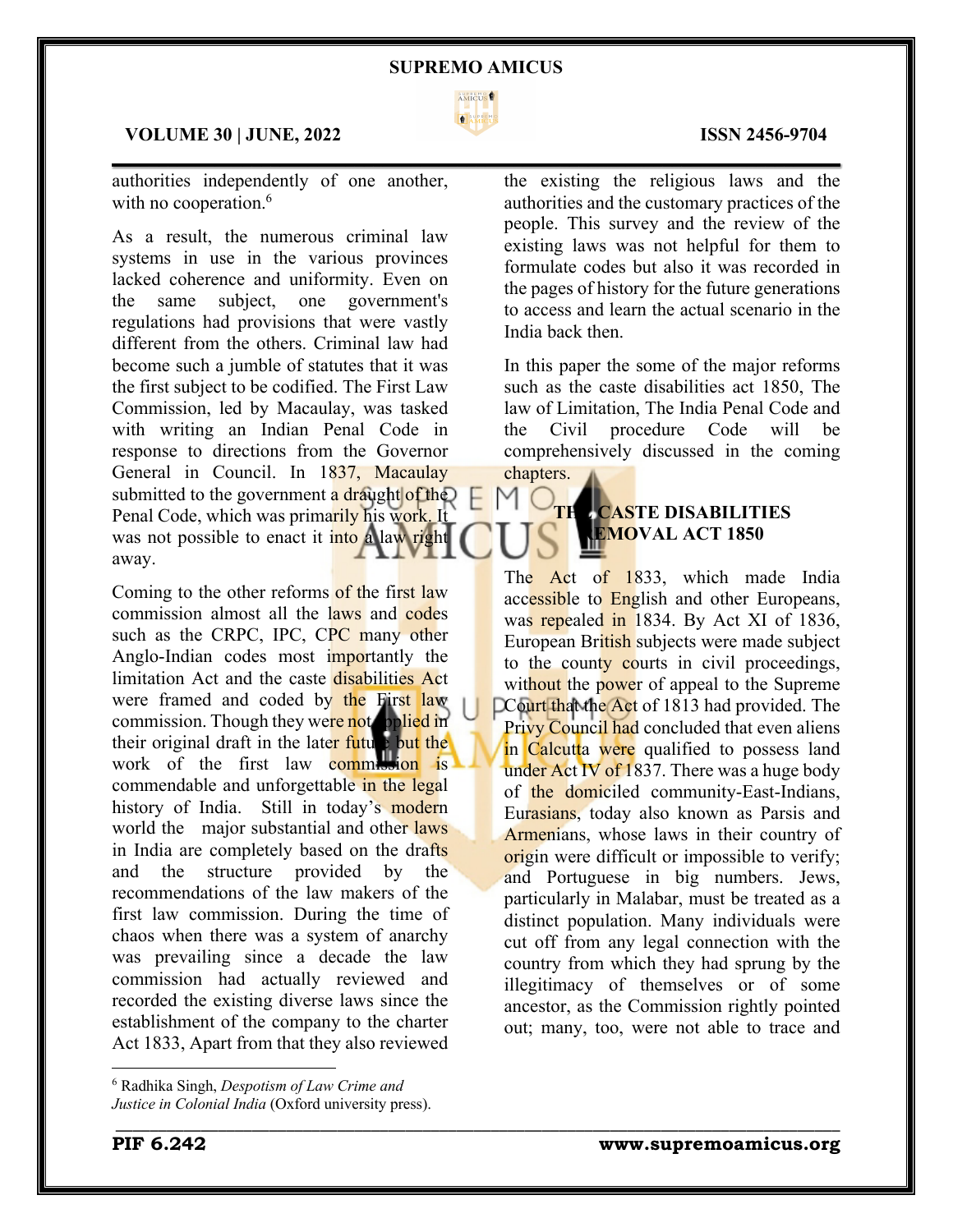

 $\mathcal{L}_\mathcal{L} = \mathcal{L}_\mathcal{L} = \mathcal{L}_\mathcal{L} = \mathcal{L}_\mathcal{L} = \mathcal{L}_\mathcal{L} = \mathcal{L}_\mathcal{L} = \mathcal{L}_\mathcal{L} = \mathcal{L}_\mathcal{L} = \mathcal{L}_\mathcal{L} = \mathcal{L}_\mathcal{L} = \mathcal{L}_\mathcal{L} = \mathcal{L}_\mathcal{L} = \mathcal{L}_\mathcal{L} = \mathcal{L}_\mathcal{L} = \mathcal{L}_\mathcal{L} = \mathcal{L}_\mathcal{L} = \mathcal{L}_\mathcal{L}$ 

# **VOLUME 30 | JUNE, 2022 ISSN 2456-9704**

prove their pedigree and establish it as valid according to the appropriate law in the circumstances prevailing in the East, due to mixed ancestry or otherwise. For all of this, the courts outside of the Presidency towns were to be guided only by justice, equity, and good conscience.7

In Bombay, we might be able to save a little money for 'custom of the nation and law of the defendant,' but it's not much. The Panis, Jews, Portuguese, and Anglo-Indians were all people who had a shady legal situation. All that was not covered by section 17 of the Act of 1781-a section that only referred to Hindu and Mahomedan laws and specifically mentioned only two 'titles' of these laws, namely succession and contract-was covered by English law as the law of the place administered by the courts of the place within the Presidency towns. The Law Commission acknowledged that rulings had established that English law for this purpose did not include the entire law of England, but simply that which was suitable to the country's conditions;

Anyone who took a comprehensive view of British India's legal system saw a stark contrast—not just between two separate sets of courts, the Company's and the Queen's, but between two legal systems.

Both within and beyond the Presidency towns, arrangements were created for Hindus and Mahomedans to enjoy their own laws, however it was not the identical provision in both locations.

Aside from the unique provisions provided for those two personal laws, there existed a general law that applied prima facie to everything and everyone as the territorial law

inside the cities of Calcutta, Madras, and Bombay. The fact that this general law was the law of England was easily established by the terms of the Charter of 1726; that it applied within the towns not only to Englishmen and other Europeans, but also to Indians, except where special provisions had been made for Indians, was no more than an application of Lord Mansfield's fourth proposition in Campbell v. Hall, 1774, "Whoever purchases, lives, or sues there puts himself under the law of the place."

"Anyone who buys, lives, or sues in that location is subject to the local laws. The law in these cities may have been dubbed lax terrae if the areas in question had been larger: the Commission used the phrase lex loci to signify "law of the place." "Law of the territory In the lack of personal or other special law, a lex loci prevailed within these towns; justice, equity, and good conscience reigned supreme outside of these towns.<sup>8</sup>

The Commission's description of how the Company's courts worked in cases not governed by Hindu or Mahomedan law did not appear to be unfair or materially inaccurate, because it took into account the fact that in many of these cases, the courts were able to do justice on common-sense lines without having to determine and follow any particular system of law. Contract disputes would be settled in most cases based on the parties' actual or supposed purpose, or on a basic, obviously just basis. Regarding land revenue and tenures, many circumstances would rely on local custom or established rules.Cases that could not be fairly decided without reference to the specific positive institutions of a developed system of law would, in general, be cases of

\_\_\_\_\_\_\_\_\_\_\_\_\_\_\_\_\_\_\_\_\_\_\_\_\_\_\_\_\_\_\_\_\_\_\_\_\_\_\_\_\_\_\_\_\_\_\_\_\_\_\_\_\_\_\_\_\_\_\_\_\_\_\_\_\_\_\_\_\_\_\_\_\_\_\_\_\_\_\_\_\_\_\_\_\_

<sup>7</sup> Bijay Kishore Acharya (n 1).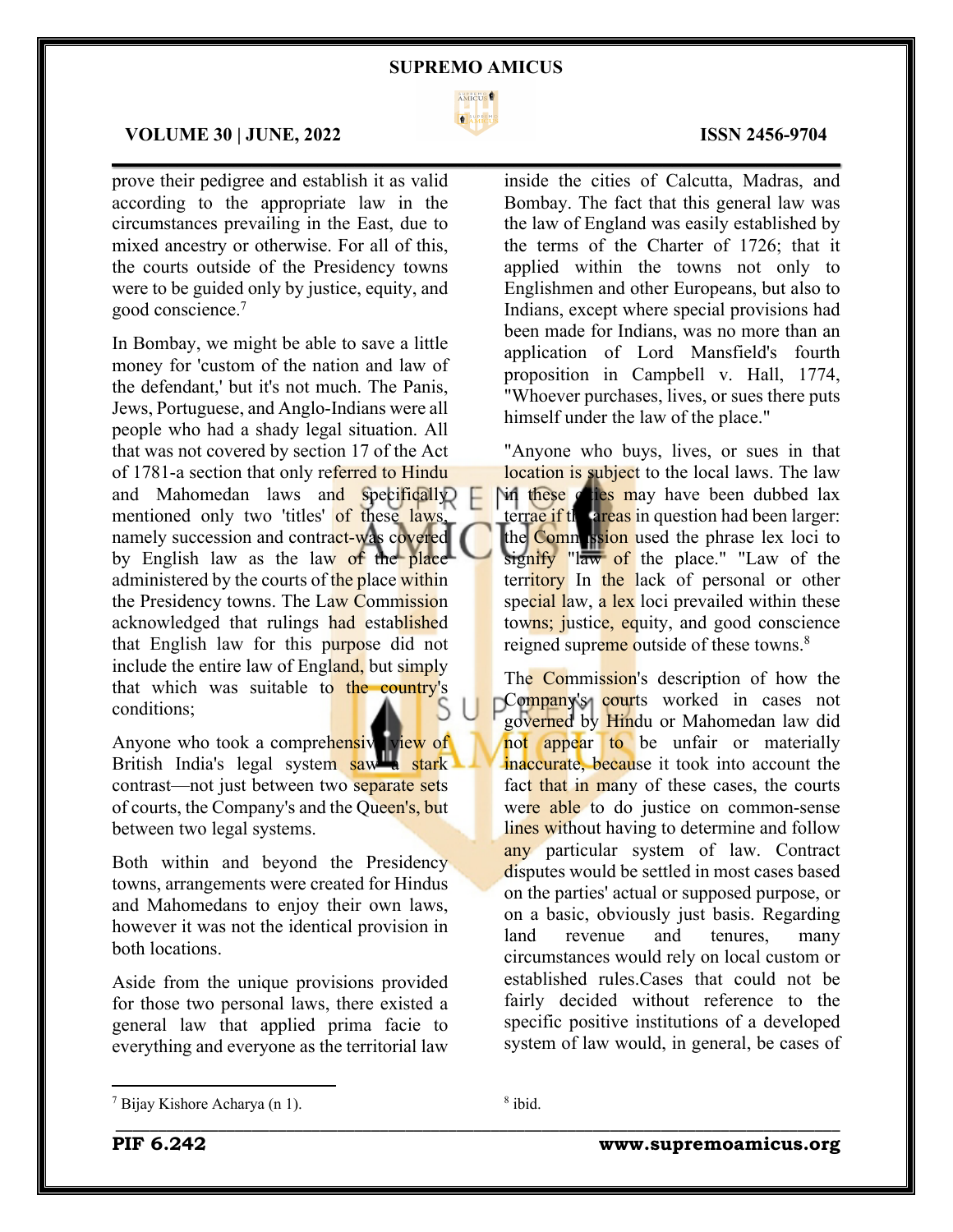

 $\mathcal{L}_\mathcal{L} = \mathcal{L}_\mathcal{L} = \mathcal{L}_\mathcal{L} = \mathcal{L}_\mathcal{L} = \mathcal{L}_\mathcal{L} = \mathcal{L}_\mathcal{L} = \mathcal{L}_\mathcal{L} = \mathcal{L}_\mathcal{L} = \mathcal{L}_\mathcal{L} = \mathcal{L}_\mathcal{L} = \mathcal{L}_\mathcal{L} = \mathcal{L}_\mathcal{L} = \mathcal{L}_\mathcal{L} = \mathcal{L}_\mathcal{L} = \mathcal{L}_\mathcal{L} = \mathcal{L}_\mathcal{L} = \mathcal{L}_\mathcal{L}$ 

\_\_\_\_\_\_\_\_\_\_\_\_\_\_\_\_\_\_\_\_\_\_\_\_\_\_\_\_\_\_\_\_\_\_\_\_\_\_\_\_\_\_\_\_\_\_\_\_\_\_\_\_\_\_\_\_\_\_\_\_\_\_\_\_\_\_\_\_\_\_\_\_\_\_\_\_\_\_\_\_\_\_\_\_\_

# **VOLUME 30 | JUNE, 2022 ISSN 2456-9704**

succession: cases in which there is little to be considered common ground between East and West, or even between one Western country and another, Western court. In a minute dated 14 June 1845, Sir Herbert Maddock disputed the Commission's account of the practice, claiming that the mofussil courts did not attempt to administer the substantive law of the country of the party or parties concerned, and that they instead tried to decide such cases according to equity and good conscience after hearing evidence as to custom in certain matters.

The Indian Law Commission proposed that an Act be passed making the substantive  $\boxed{\text{law}}$ of England the law of the land outside the Presidency towns, applicable to all persons except Hindus and Mahomedans-but excluding from the law of England for this purpose (1) anything that was not applicable to the people's situation,  $(2)$  general statute law passed after 1726, (3) anything that was inconsistent with tenures local Regulations, (4) the English system. Land shall descend according to the law of the place where it is located, whereas movables should descend according to the law of the domicile.

The English law, as amended by English equity, was to be administered by the mofussil courts on these principles. The English principles of law were not to apply to anyone who practiced any religion other than Christianity when it came to marriage, divorce, or adoption. There was to be a provision for any rule or usage that had been passed down through the generations by any race or people not known to have ever been seated in a place other than India, as well as any other good and legitimate custom. This was the impact of the 1840 suggestions, as expounded by the Commission in the

suggested Art, which they drafted in 1841 and published in 1845.

On the complaint of Christian converts and missionaries, this proposal was also intended to give effect throughout India to the principle already enacted for Bengal (section g of Regulation VII of 1832), that renunciation of the Hindu or Mahomedan religion should not entail the loss of property rights—a principle to which legislative effect was given in 1850 by Act XXI of that year. The 1850 Act is frequently referred to as the "Freedom of Religion Act" or the "Caste Disabilities Removal Act," however this is a misnomer as the lex loci clauses had been repealed **by that time.** By declaring that the Hindu or Mahomedan law shall not be allowed to deprive any party not belonging to either of those persuasions of a right to property, or that any law or usage which inflicts forfeiture of rights or property as a result of any person renouncing his or her religion shall not be forced, the legislature effectively overturned the Hindu law **Porovisions** that penalize renunciation of religion or caste exclusion.

# **THE INDIAN PENAL CODE**

THE INDIAN PENAL CODE has erased the criminal law that came before it to such an extent that the British efforts to preserve and develop the criminal law that they discovered in India have vanished. Today, it's surprising that the criminal law that governed the majority of British India didn't break free from its Mahomedan roots until 1862. Mahomedan criminal law would not have lasted nearly as long if it hadn't been extensively altered to adapt to current and western ideas of policy and behavior. Criminal law was no exception. The Mahomedan criminal code had been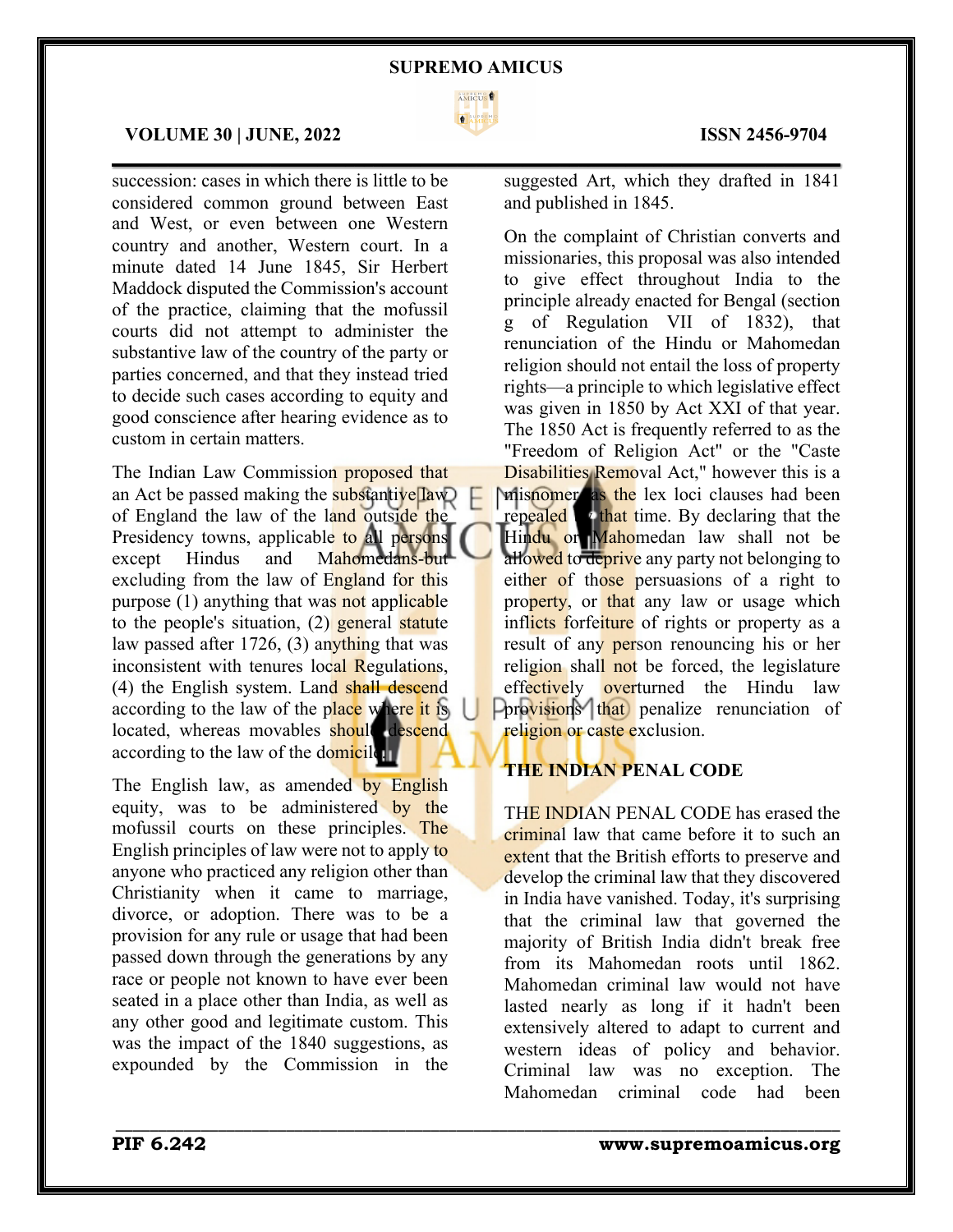

 $\mathcal{L}_\mathcal{L} = \mathcal{L}_\mathcal{L} = \mathcal{L}_\mathcal{L} = \mathcal{L}_\mathcal{L} = \mathcal{L}_\mathcal{L} = \mathcal{L}_\mathcal{L} = \mathcal{L}_\mathcal{L} = \mathcal{L}_\mathcal{L} = \mathcal{L}_\mathcal{L} = \mathcal{L}_\mathcal{L} = \mathcal{L}_\mathcal{L} = \mathcal{L}_\mathcal{L} = \mathcal{L}_\mathcal{L} = \mathcal{L}_\mathcal{L} = \mathcal{L}_\mathcal{L} = \mathcal{L}_\mathcal{L} = \mathcal{L}_\mathcal{L}$ 

# **VOLUME 30 | JUNE, 2022 ISSN 2456-9704**

continued as the law of the land in Bengal and Madras, and it was applicable to both Hindus and Mahomedans. In Bombay, the goal was to apply Hindu criminal law to Hindus and Mahomedan law alone to Mahomedans. The Regulations comprised a number of significant pro visions that indicate each Presidency's attempt to adapt Mahomedan and other law to the conditions of India and make it in some way consistent with British authority.

The lack of uniformity in the laws of the Presidencies emphasized the defects of the law in each Presidency even more than when the same defects reappeared in each; and alongside the penal law, which was thus variously adapted to the country districts of the provinces, the law of England remained the basis of the criminal jurisdiction of the Supreme Courts in the three Presidency towns, untouched by any Regulations.<sup>9</sup>

The Regulations had addressed all of the major issues prior to 1833. Non-Muslims were no longer subject to the Mahomedan penal code in Bengal in 1832, and Bombay had a statutory criminal code in 1827. However, until the Penal Code of 1860 and the Criminal Procedure Code of 1861 were into effect, the Mahomedan criminal code was never completely abolished. Throughout the first part of the nineteenth century, British administrators bore abundant proof to the scope and reality of their power over all subjects save European British citizens.

The Mahomedan code remains the foundation of our criminal law, but it has been so altered and added to by our regulations that it is hardly recognizable; and there has, in fact, grown up a system of our

own, well understood by those whose profession it is, and towards which the original Mahomedan law and Mahomedan lawyers are really little consulted, by practice and continual emanative enactments. Still, the Mahomedan law is the hidden foundation upon which the entire edifice is built; without it, we would have no definition of or jurisdiction to prosecute many of the most common offences."10

However, the most comprehensive and systematic exposition of Indian criminal law before to the Code may be found in Beaufort's Digest, a massive tome in which the intrically, lack of structure, and various sources a all detailed for the benefit of practising awyers.

Before the Charter Act of 1833, British India was the India of the 'Regulations laws passed by the separate legislatures of Bengal, Madras, and Bombay, before the Charter Act of 1833 had established one legislature for the entire country, with authority over all the inhabitants, whether European British subjects, Indians, or others.<sup>11</sup>

This change allowed Parliament to work toward a common law for India, and it resulted in Macaulay's appointment to the Council, the Indian Law Commission, and the Penal Code, which he drafted. His draught was finished in 1837, but the Code was not enacted until the mutiny, which spurred a number of other long-awaited legal reforms. The Penal Code was passed in i860 and took effect on January 1, 1862. The Code is mostly based on the First Law Commission's Draft from 1837.

\_\_\_\_\_\_\_\_\_\_\_\_\_\_\_\_\_\_\_\_\_\_\_\_\_\_\_\_\_\_\_\_\_\_\_\_\_\_\_\_\_\_\_\_\_\_\_\_\_\_\_\_\_\_\_\_\_\_\_\_\_\_\_\_\_\_\_\_\_\_\_\_\_\_\_\_\_\_\_\_\_\_\_\_\_

<sup>9</sup> Barry Wright, 'Macaulay ' s India Law Reforms and Labour in the British Empire'.

 $10$  Jain (n 5).

 $11$  Wright (n 11).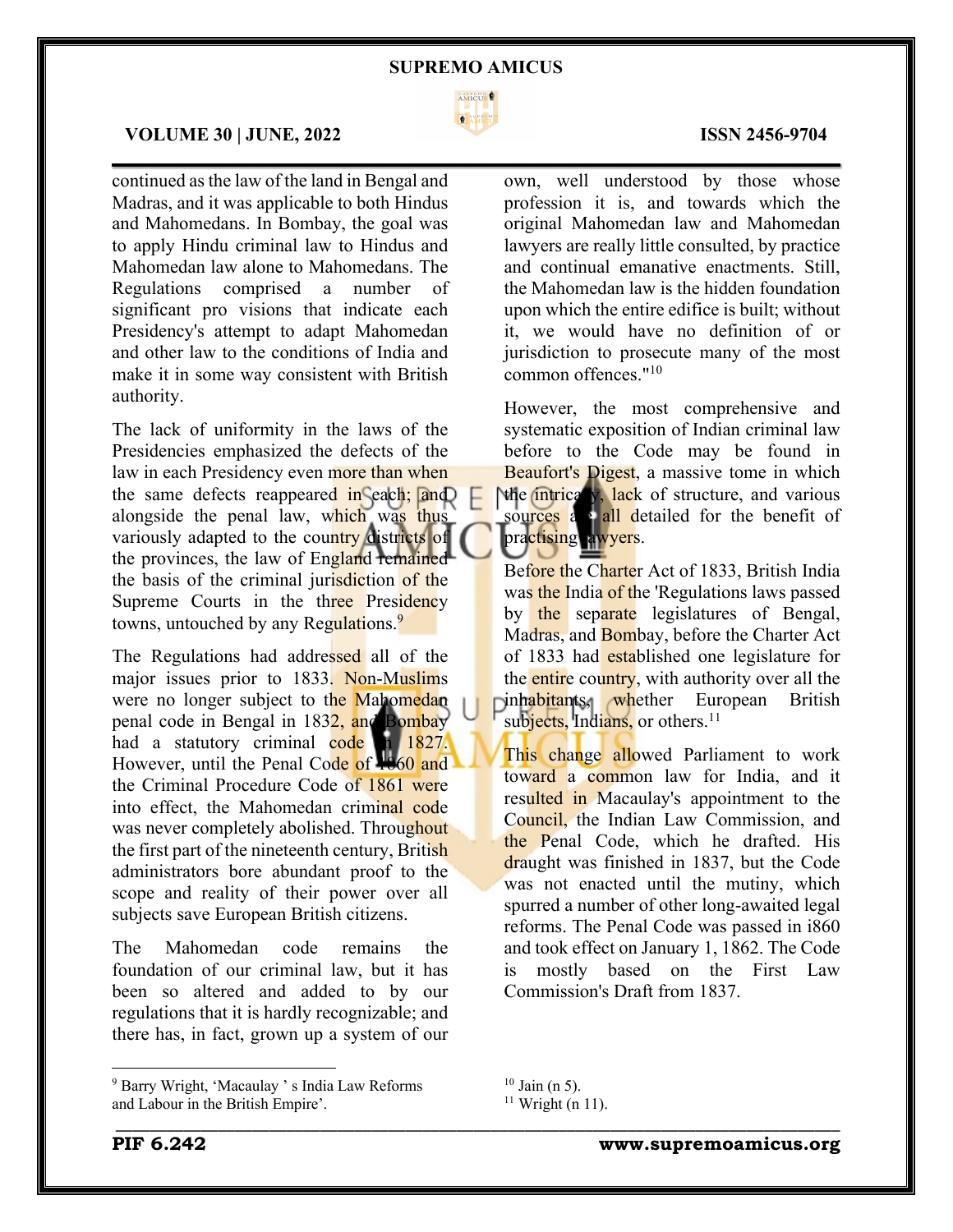

 $\mathcal{L}_\mathcal{L} = \mathcal{L}_\mathcal{L} = \mathcal{L}_\mathcal{L} = \mathcal{L}_\mathcal{L} = \mathcal{L}_\mathcal{L} = \mathcal{L}_\mathcal{L} = \mathcal{L}_\mathcal{L} = \mathcal{L}_\mathcal{L} = \mathcal{L}_\mathcal{L} = \mathcal{L}_\mathcal{L} = \mathcal{L}_\mathcal{L} = \mathcal{L}_\mathcal{L} = \mathcal{L}_\mathcal{L} = \mathcal{L}_\mathcal{L} = \mathcal{L}_\mathcal{L} = \mathcal{L}_\mathcal{L} = \mathcal{L}_\mathcal{L}$ 

\_\_\_\_\_\_\_\_\_\_\_\_\_\_\_\_\_\_\_\_\_\_\_\_\_\_\_\_\_\_\_\_\_\_\_\_\_\_\_\_\_\_\_\_\_\_\_\_\_\_\_\_\_\_\_\_\_\_\_\_\_\_\_\_\_\_\_\_\_\_\_\_\_\_\_\_\_\_\_\_\_\_\_\_\_

# **VOLUME 30 | JUNE, 2022 ISSN 2456-9704**

Sir Barnes Peacock, who was the Law Member of the Government of India at the time, deserves credit for modifying Macaulay's draught and getting the Penal Code into law. In India at the time of Macaulay's writing, the criminal justice system was inconsistent, fragmentary, and haphazard. The First Commission did not believe that any of the existing legal systems should serve as the foundation for the Code. The Commission compared the proposed Code to each of these systems and incorporated their suggestions. They also compared their findings to some of the most well-known Western legal systems.

They benefited greatly from the French Code and judgements of the French Courts of Justice on issues relating to its interpretation. The French Code served as a fantastic model and provided some useful advice on specific areas when it came to numerous formal questions.

Mr. Livingston's Louisiana Code was a valuable resource for the Commission. However, the English Law provided the basis for much of the Code's content. The Law of England, stripped of formality and local characteristics, abridged, simplified, made understandable and precise, is the basis of the ('ode, according to Whitley Stokes. 'Both the draught and the revision,' Stephen believes, 'are highly creditable to their authors; and the result is eminently creditable to its writers; and the result is eminently creditable to its authors; and the result is eminently creditable to its authors

The draft and revision, in Stephen's opinion, "are both eminently creditable to their authors," and "the result of their successive efforts has been to reproduce in a concise and even beautiful form the spirit of the Law of England ; the most technical, the most

clumsy, and the most bewildering of all systems of criminal law." In comparison to English law, the Code has a significant advantage. Its arguments are straightforward. The numerous offences have been defined to a high degree of specificity. Many of the rules of English law have been integrated into the laws of the United States.

Many of the rules of English law have been amended and included into the Code. The Code differs from English law in a number of ways. In addition, the Code recognises and attempts to address some of India's unique difficulties. The Commission carefully studied India's unique circumstances in order to avoid naking conduct unlawful where there was little likelihood of gaining a sufficient benefit from applying the Criminal Law, as well as to make special provisions for offences unique to India.

The Indian Penal Code has a great deal of success. Its arguments are clear and succinct, and even a casual observer may see its value if he compares it to the existing Penal Law in the country at the time of its enactment. It has helped to reduce crime in the country. The Indian Penal Code was passed in i860, yet it is still the same today as it was then because of its inherent worth and excellence. Only a few minor changes to the law have been made over this time.Despite its enormous success, it may be time to reform and re-enact the Penal Code. Its layout isn't really scientific.

The High Courts have given several important and conflicting judgements throughout the course of their long history of operation, leaving some topics in doubt. Furthermore, numerous changes in ideas and thoughts have occurred among civilised people since Macaulay's time, and the Penal Code's provisions need to be updated in light of present thought trends. 'It is Draconian in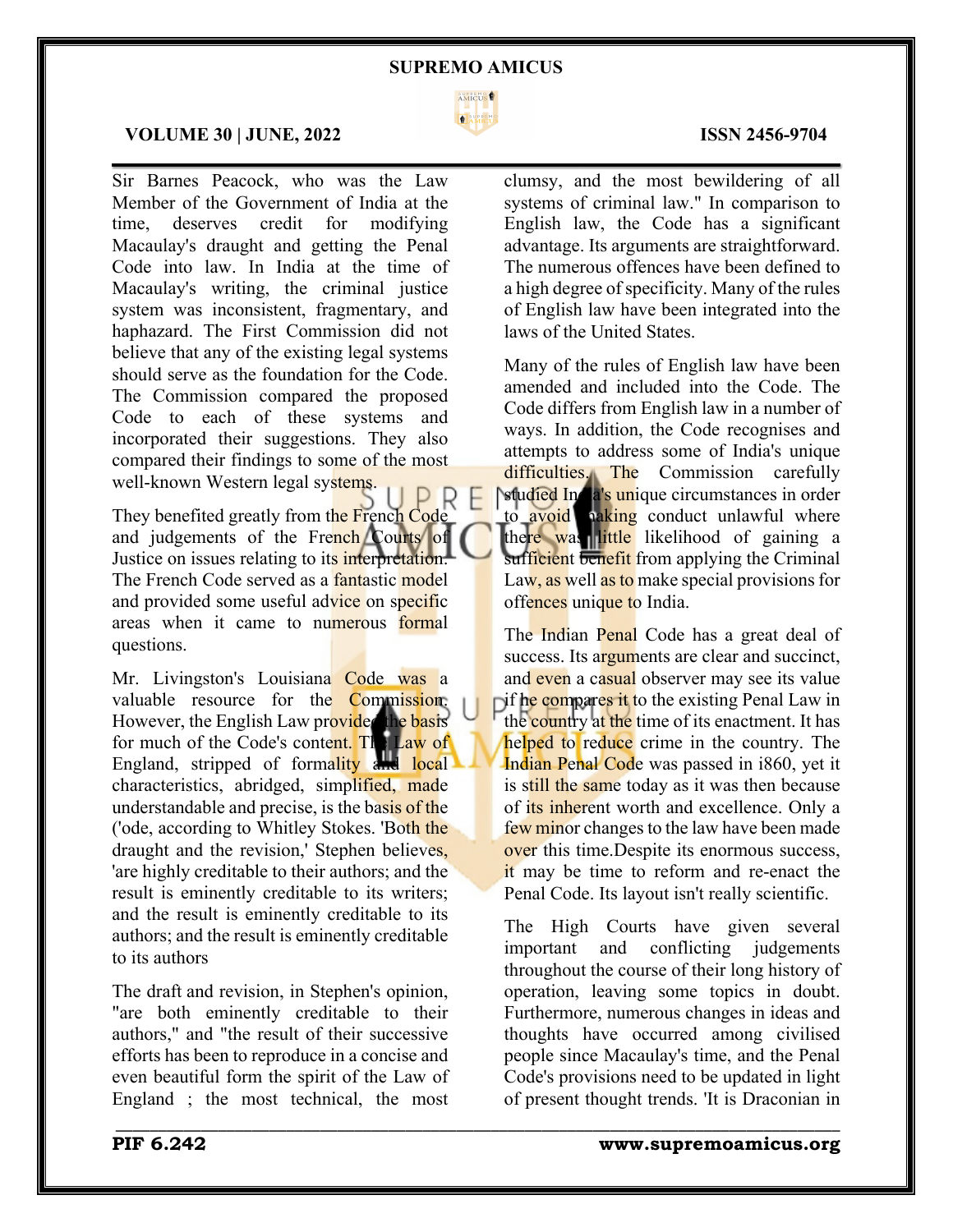

 $\mathcal{L}_\mathcal{L} = \mathcal{L}_\mathcal{L} = \mathcal{L}_\mathcal{L} = \mathcal{L}_\mathcal{L} = \mathcal{L}_\mathcal{L} = \mathcal{L}_\mathcal{L} = \mathcal{L}_\mathcal{L} = \mathcal{L}_\mathcal{L} = \mathcal{L}_\mathcal{L} = \mathcal{L}_\mathcal{L} = \mathcal{L}_\mathcal{L} = \mathcal{L}_\mathcal{L} = \mathcal{L}_\mathcal{L} = \mathcal{L}_\mathcal{L} = \mathcal{L}_\mathcal{L} = \mathcal{L}_\mathcal{L} = \mathcal{L}_\mathcal{L}$ 

## **VOLUME 30 | JUNE, 2022 ISSN 2456-9704**

its severity in terms of sanctions,' is a longstanding criticism of the Code.

'The Penal Code is one of the most widely lauded Acts of the Indian Parliament, and despite its numerous flaws, it has served its purpose admirably.' Its phrases are rarely anything short of horrible. Today, no civilized country imposes such harsh penalties as the Penal Code does. Heavy punishments have long been out of vogue in England, and the Penal Code's fragrance of sanctity and perfection should not stop indigenous legislatures from properly revising the sentences and bringing them in line with modern civilized standards.

# **THE CIVIL PROCEDURE CODE**

The law in this crucial branch was almost anarchic until the introduction of the code of civil procedure. It is self-evident that in any system of jurisprudence claiming to provide for the proper administration of public justice, some method of bringing the issues in dispute between the parties involved before the tribunal to be judged must be established. Many norms must be adopted to promote certainty, order, precision, and regularity in these procedures, as well as for the proper dispatch of business with reference to the rights and convenience of all suitors. The Anglo-Indian Courts have always sought to ensure that man and man are treated equally. But no one can claim that their procedure was ever known for its certainty, order, or precision, and its lack of uniformity is unquestionable.12

'There were no fewer than nine different systems of civil procedure simultaneously in force in Bengal: four in the supreme court, corresponding to its common law, equity,

ecclesiastical, and admiralty jurisdictions ; one in the court of small causes at Calcutta ; one in the military courts of requests ; and three in the east India company courts, one for regular suits, a second for summary suits, and a third applicable to the jurisdiction of the deputy collector which were known as the resumption suits. 13

The supreme court's procedures, as well as the procedures jurisdictions, are all based on George III's charter, dated march 26, 1774. The method on either side was comparable to that of the equivalent court in England, with the exception that the witnesses vie voce **Pexaminations were written down and the** depositions were signed by the witnesses. I have not b<sub>re</sub>n able to determine the source of the small causes court method. This court did not have any written pleadings. Act xi of 1841 governed the procedure in military courts of requests. No written pleas were used in these courts as well.

Lord Cornwallis issued a code of regulations  $\int \frac{1793}{\text{th}}$  that established the civil procedure of the company's courts. That code applied primarily to regular proceedings, as the courts' practice was more like to that of equity courts than common law courts, and there was only one clan of instances for which it was deemed necessary to give a simpler method.

These were cases involving the forcible takeover of contested land and crops. However, the brief procedure was extended to matters involving the collection and exaction of rent a few years later.

Through Bengal Regulation 8 of 1831, the summary jurisdiction in cases of forcible dispossession was transferred to the

<sup>13</sup> Bijay Kishore Acharya (n 1).

\_\_\_\_\_\_\_\_\_\_\_\_\_\_\_\_\_\_\_\_\_\_\_\_\_\_\_\_\_\_\_\_\_\_\_\_\_\_\_\_\_\_\_\_\_\_\_\_\_\_\_\_\_\_\_\_\_\_\_\_\_\_\_\_\_\_\_\_\_\_\_\_\_\_\_\_\_\_\_\_\_\_\_\_\_

<sup>&</sup>lt;sup>12</sup> RT Hon. Sir George Claus Rankin (n 3).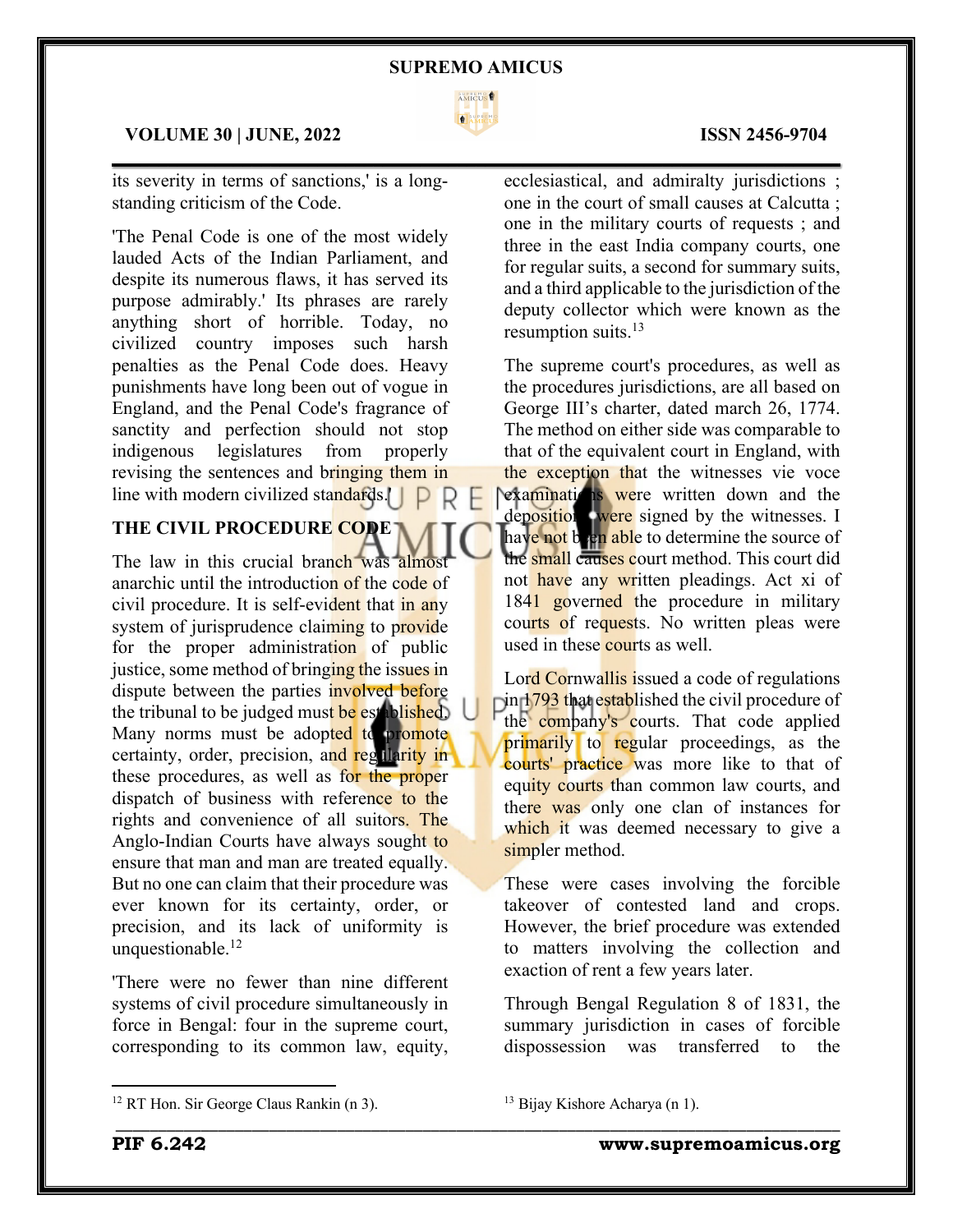

 $\mathcal{L}_\mathcal{L} = \mathcal{L}_\mathcal{L} = \mathcal{L}_\mathcal{L} = \mathcal{L}_\mathcal{L} = \mathcal{L}_\mathcal{L} = \mathcal{L}_\mathcal{L} = \mathcal{L}_\mathcal{L} = \mathcal{L}_\mathcal{L} = \mathcal{L}_\mathcal{L} = \mathcal{L}_\mathcal{L} = \mathcal{L}_\mathcal{L} = \mathcal{L}_\mathcal{L} = \mathcal{L}_\mathcal{L} = \mathcal{L}_\mathcal{L} = \mathcal{L}_\mathcal{L} = \mathcal{L}_\mathcal{L} = \mathcal{L}_\mathcal{L}$ 

\_\_\_\_\_\_\_\_\_\_\_\_\_\_\_\_\_\_\_\_\_\_\_\_\_\_\_\_\_\_\_\_\_\_\_\_\_\_\_\_\_\_\_\_\_\_\_\_\_\_\_\_\_\_\_\_\_\_\_\_\_\_\_\_\_\_\_\_\_\_\_\_\_\_\_\_\_\_\_\_\_\_\_\_\_

## **VOLUME 30 | JUNE, 2022 ISSN 2456-9704**

Magistrates, and the summary jurisdiction in cases of rent, which had gradually expanded to encompass almost every question between the zamindar and the raiyat, was transferred to the collector of land-revenue by Act IV of 1841.

Written pleadings, consisting of a plaint, an answer, a reply, and a rejoinder, were filed in Suita in the Company's Courts. The Practice were not bound by any rules, and everyone recounted his narrative in his own unique way. As a result, the pleadings were sometimes acrimonious, verbose, and repetitive, and they frequently failed to bring the parties to a direct issue. No doubt, a) regulation enacted in 1814 compelled the Judge to settle the questions, or rather to fix the points to be decided, once the proceedings were completed. However, the lower Courts mostly ignored this "most entire" some regulation" (as it was dubbed by the Judicial Committee), and the parties were free to bring in their exhibits and lists of witnesses whenever it was convenient, with a petition specifying the point to prove which they were adduced. At the final hearing, no particular course of action was prescribed. The Judge either read the pleadings and depositions himself or heard to a corrupt Native officer read them. The parties were then heard, and the normal procedure in this case was for the Judge to ask one of the parties' vakils a question, which was then replied to the best of his abilities by the opposing vakil, and then a lot of wrangling between the opposing pleaders. The Judge decided both fact and law, as he still does, but his decision was frequently overturned by the appeal court on purely technical reasons that had no bearing on the case's merits or jurisdiction ", Mutatis mutandis, civil

procedure systems were similarly widespread and, it should be stressed, equally flawed in other parts of British India "14,

The evils arising from this state of affairs had long been felt; first, in 1834, the statute 3 & 4 of William IV; c. 85, sec. 53, provided that certain persons styled Indian Law Commissioners should inquire into all existing forms of judicial procedure in force in any part of British India, and should suggest such alterations as they believed would be beneficial in those forms.

The commissioners of the first law commission advocated significant changes and appear to have developed a Code of Civil Procedure. Mr. A. J. Moffatt Mills (a judge of the Sadr Dwán Adalat) and Mr. (later Bir H. B.) Harington were appointed special Commissioners for revising the Code of Civil Procedure' in 1853, and the result of their labors was a draught entitled The Code of Civil Procedure of the Courts of the East India Company,' which was printed in 1854 pand **presented** to another body of Commissioners in England. Sir Charles Wood, then President of the Board for the Affairs of India, gave these instructions to the Commissioners.

It is certainly most desirable to adopt a simple system of pleading and practice that is uniform, as far as feasible, throughout the entire jurisdiction, and that can also be applied to the administration of justice in India's lower courts. The discomfort that a diversity of method brings to an appellate jurisdiction will therefore be avoided, and the procedures in the new Court' will serve as a model and guidance for the Mufassal's lesser tribunals. With the exception of the Court of Small Causes in Calcutta, the Commissioners

<sup>&</sup>lt;sup>14</sup> WHITLEY STOKES (n 9).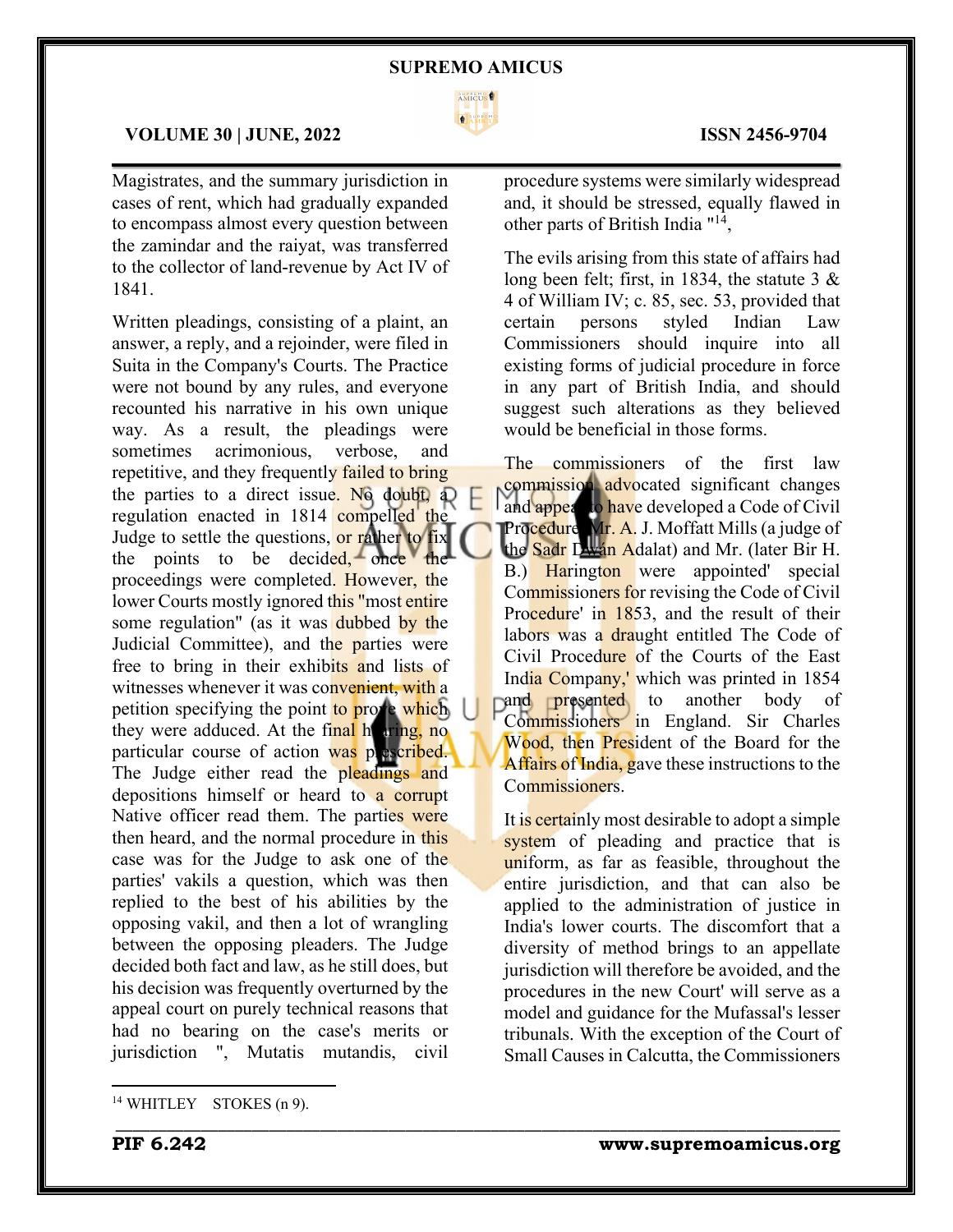

 $\mathcal{L}_\mathcal{L} = \mathcal{L}_\mathcal{L} = \mathcal{L}_\mathcal{L} = \mathcal{L}_\mathcal{L} = \mathcal{L}_\mathcal{L} = \mathcal{L}_\mathcal{L} = \mathcal{L}_\mathcal{L} = \mathcal{L}_\mathcal{L} = \mathcal{L}_\mathcal{L} = \mathcal{L}_\mathcal{L} = \mathcal{L}_\mathcal{L} = \mathcal{L}_\mathcal{L} = \mathcal{L}_\mathcal{L} = \mathcal{L}_\mathcal{L} = \mathcal{L}_\mathcal{L} = \mathcal{L}_\mathcal{L} = \mathcal{L}_\mathcal{L}$ 

# **VOLUME 30 | JUNE, 2022 ISSN 2456-9704**

produced and submitted to Her Majesty in their first report a draught code of procedure for all ordinary civil courts in the Lower Provinces of Bengal.

Similar regulations for the civil courts in the North-Western Provinces and the Presidencies of Madras and Bombay were provided in their third and fourth reports, both dated May 20, 1856. In 1857, Mr. (now Sir Barnes) Peacock filed four bills based on these draughts into the Legislative Council, which were referred to Select Committees. Act VIII of 1859 combined these bills and made them law. According to Sir Barnes Peacock, the following were the most significant enhancements:

(a) It allowed Civil Courts to injunctions to prevent a defendant from committing waste, injury, or breach of contract;

(b) It allowed the Civil Courts to appoint receivers or managers for the preservation. better management, or custody of property in dispute; and

(c) It allowed the parties to a suit to present a case to the Judge in the form of an issue and agree in writing to abide by the Judge's decision.

(d) As originally proposed, it eliminated the need to go through all of the time-consuming and technical forms of pleading in the Supreme Courts.

A Civil Procedure Code that combines several draughts Act VIII of 1859 established Drafts. The Supreme Courts, the Presidency Small Cause Courts, and the Non-Regulation Provinces were initially exempt from the Code. However, over time, it came to be used to describe practically all of British India. It was also made relevant to the High Courts in

the exercise of their jurisdictions by their Letters Patent. The 1859 Code was revised by a number of subsequent Acts. Its layout was poor, and it had numerous flaws. 'Again, the Code of 1859 was unquestionably ill-drawn, ill-arranged, and incomplete, and there had been a large number of decisions, which showed either some inconvenience in the Code's rules or some ambiguity of expression, or absence of direction, which had given rise to disputes,' according to Stokes. To some extent, these issues were resolved by judicial decisions; however, the decisions, no matter how well they interpreted the language of the Code, did not always la down the rules that were most beneficial to suitors; and even when the decision did lay down the best rule, it was often convenient to enshrine it in the written law.

As a result, the revision of the 1859 Code began, the new Code was divided into ten Parts, each of which dealt with —

 $P_{II}^L \rightarrow P_{Ihclidean}^C$ 

Incidental procedures are the second part of the discussion.

- **III.** Suits in specific situations.
- IV. Special proceedings,
- V. . Provisional remedies,
- VI. Appeals

\_\_\_\_\_\_\_\_\_\_\_\_\_\_\_\_\_\_\_\_\_\_\_\_\_\_\_\_\_\_\_\_\_\_\_\_\_\_\_\_\_\_\_\_\_\_\_\_\_\_\_\_\_\_\_\_\_\_\_\_\_\_\_\_\_\_\_\_\_\_\_\_\_\_\_\_\_\_\_\_\_\_\_\_\_

- VII. . Reconsideration of the decision.
- VIII. Referrals to the High Court (Chapter VIII).
- IX. Exceptional rules for chartered High Courts.
- X. Miscellaneous matters

The draft was presented to the Council, with a preliminary report dated March 8, 1875, and circulated to the Local Government. In September 1876, the updated Bill was presented to the Council with a further report dated September 13th, 1876, explaining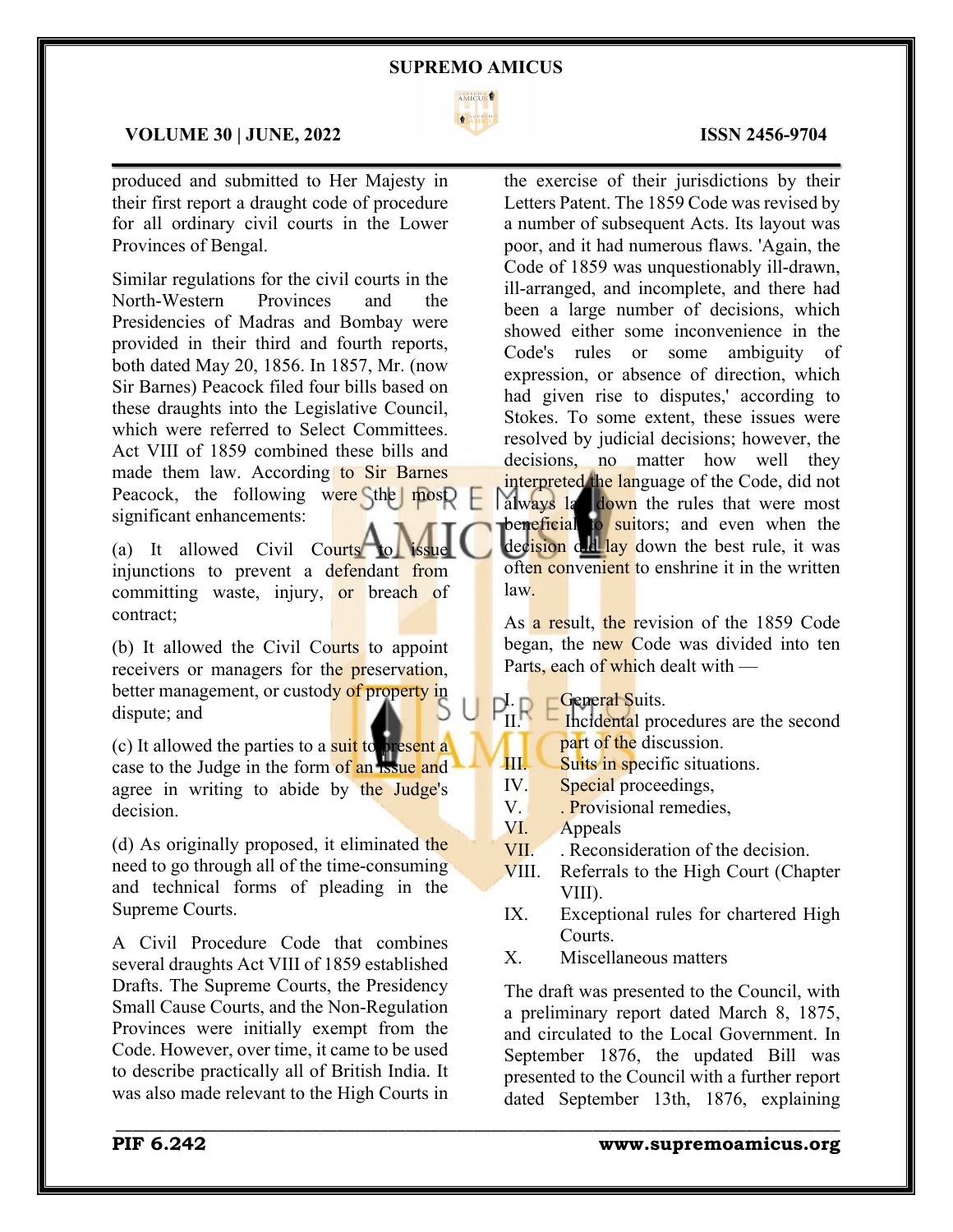

 $\mathcal{L}_\mathcal{L} = \mathcal{L}_\mathcal{L} = \mathcal{L}_\mathcal{L} = \mathcal{L}_\mathcal{L} = \mathcal{L}_\mathcal{L} = \mathcal{L}_\mathcal{L} = \mathcal{L}_\mathcal{L} = \mathcal{L}_\mathcal{L} = \mathcal{L}_\mathcal{L} = \mathcal{L}_\mathcal{L} = \mathcal{L}_\mathcal{L} = \mathcal{L}_\mathcal{L} = \mathcal{L}_\mathcal{L} = \mathcal{L}_\mathcal{L} = \mathcal{L}_\mathcal{L} = \mathcal{L}_\mathcal{L} = \mathcal{L}_\mathcal{L}$ 

### **VOLUME 30 | JUNE, 2022 ISSN 2456-9704**

several revisions in the text proposed by the comments of various law experts. In 1877, the Council received a final report documenting numerous more improvements. The Bill was signed into law on March 30, 1877, following a famous address by Sir Arthur. Within a short period of time, it became evident that several formal and substantive adjustments were needed. The Code, Act XIV of 1882, was updated once more. The Code has functioned satisfactorily on the whole, despite the fact that it has undergone certain changes since its inception. As the name implies, the Code of Civil Procedure governs the many areas of civil court procedure in the country.  $\bigcup_{k} \bigcup_{k} \bigcup_{k} \bigcup_{k}$ 

# **REPERCUSSIONS OF THE RECOMMENDATION OF THE FIRSTLAW COMMISSION**

As mentioned in the earlier chapters the codification of the Indian laws had actually begun in the third phase of the history of the codification of the law in British India. During this period the role played by the first law commission is commende le and unforgettable. The codification and the curation of the laws and codes in India is the solid foundation of the present-day law and the legal system of India, however, there were some difficulties and objections to the codification of the Anglo-Indian codes by the British especially the Law commission since it was the authoritative body for the suggestion and drafting the codes and law in British occupied India. One of the first objections to the codification, in general, is the incompleteness or the insufficient nature of the codes proposed and drafted by the lawmakers. History is evident for the cumbersome debates and discussion of the already passed codes and the numerous amendments to the codes this created an

unfavorable opinion in the minds of the common man who was very much frustrated with the changing rules and laws. The creation of the codes and the stringent application of them in a country like India where the law is in its budding stage affects the growth and narrows the scope of the development it restricts the application to the stated and illustrated cases so the future growth of the law and the emergence of the law according to the changing times was constricted. The law was mostly codified by the British appointed officers though the Indians participate they do not have the absolute authority and the final say in the making of aw, this led to the eruption of the various is es on the ground level application of the curated laws in the day to day lives since the British were unaware of the situations and the conditions of the Indians. Another effect of the same cause is the misuse and the unfair judgments by the judges since the laws made were not actually suitable at the ground level. India is a country with diverse people with diverse personal laws and beliefs in the process of codification at least one of these groups suffers damage or a disadvantage this created the objections among various groups of people. The multitude of population and the existence of the diverse customary practices and laws was also an issue in law-making. The abovementioned limitations and the abjections are more general against the codification of the laws in India now coming to the recommendations of the first law commission there are several repercussions associated with each of the recommendations which will be discussed briefly below.

The caste disabilities Act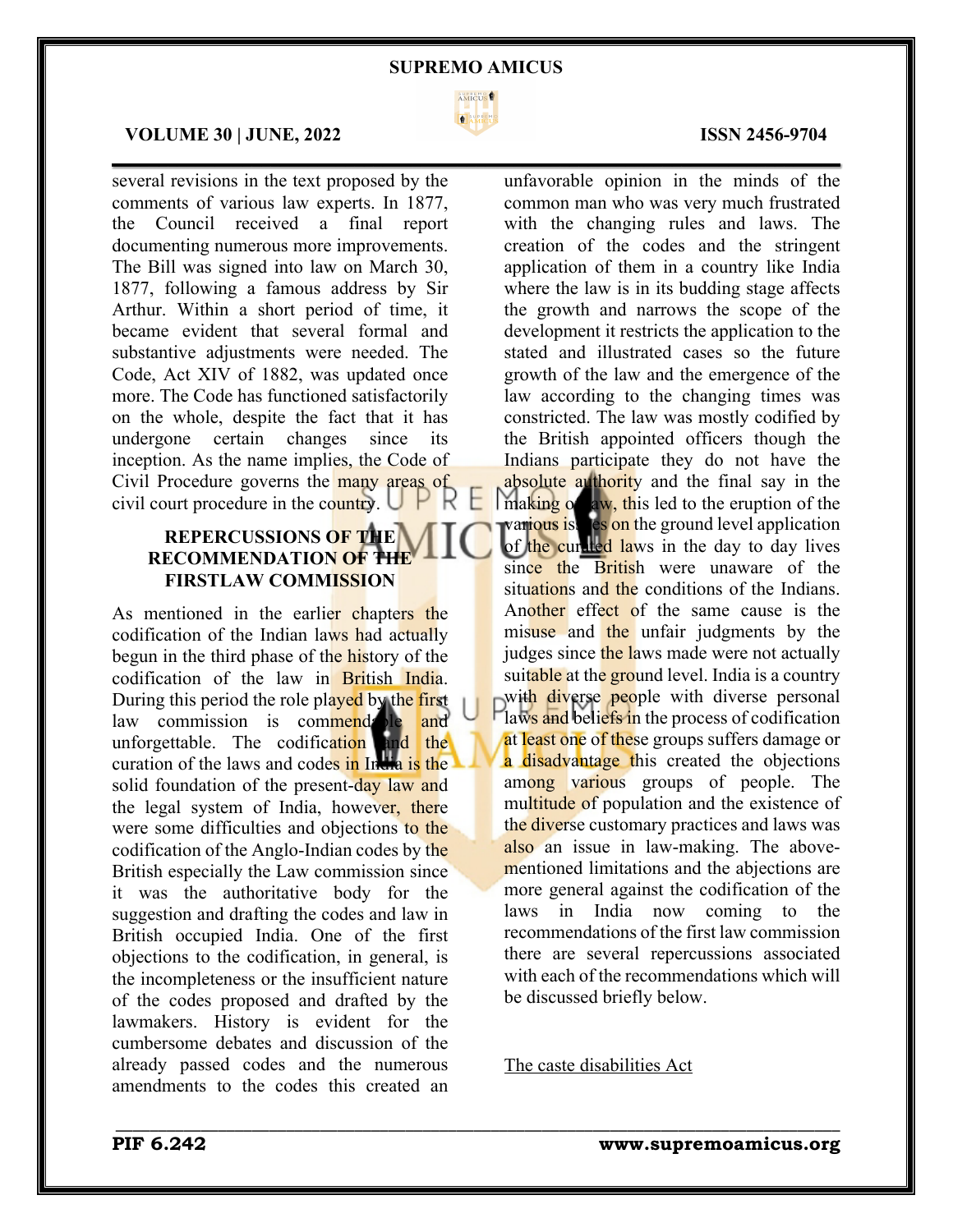

 $\mathcal{L}_\mathcal{L} = \mathcal{L}_\mathcal{L} = \mathcal{L}_\mathcal{L} = \mathcal{L}_\mathcal{L} = \mathcal{L}_\mathcal{L} = \mathcal{L}_\mathcal{L} = \mathcal{L}_\mathcal{L} = \mathcal{L}_\mathcal{L} = \mathcal{L}_\mathcal{L} = \mathcal{L}_\mathcal{L} = \mathcal{L}_\mathcal{L} = \mathcal{L}_\mathcal{L} = \mathcal{L}_\mathcal{L} = \mathcal{L}_\mathcal{L} = \mathcal{L}_\mathcal{L} = \mathcal{L}_\mathcal{L} = \mathcal{L}_\mathcal{L}$ 

\_\_\_\_\_\_\_\_\_\_\_\_\_\_\_\_\_\_\_\_\_\_\_\_\_\_\_\_\_\_\_\_\_\_\_\_\_\_\_\_\_\_\_\_\_\_\_\_\_\_\_\_\_\_\_\_\_\_\_\_\_\_\_\_\_\_\_\_\_\_\_\_\_\_\_\_\_\_\_\_\_\_\_\_\_

## **VOLUME 30 | JUNE, 2022 ISSN 2456-9704**

The caste disabilities act of 1850 is one of the first recommendations of the Law Commission, this law preserved the rights of the Anglo Indians and the converted Christians. Though this law was equitable and had tried to protect the interests of the above-mentioned groups it had faced a lot of negative feedback and there was reluctance in the minds of people to comply with the law. Hinduism and Islam are age-old established religious practices in the country, these religious beliefs are deep-rooted in the society and the minds of the people, since both the religions opposed the conversion of the religion the firm believers of the religions were completely against the newly made law. Adding to that the British until then never tried to interfere with the religious practices and the beliefs of the people, this was the first after the gradual spread of Christianity through missionaries. Missionaries were very active in the spread of Christianity in India and the number of conversions was increasing day by day during that time this has threatened the existence the supremacy of the existing two religions so the believers were threatened with the rise of the new religion. Not recognizing the rights of the converted people and the Anglo Indians would further promote the conversions. Therefore, this act received hatred among the religious heads and the staunch believers of the two religions. The lex loci report which was also the basis for the Act was criticized by few of the people since there was no authority in the hands of the British to change the existing practices except for the island of the Bombay in the other provinces they were just having the authority of the Diwani, although unofficially British were controlling India still, the existence of Islam as the law of the land and the Mughal throne was against the British to change or alter the existing

position of the law of the land or to incorporate the Britain legal principles is considered to be unfair by the experts and the international law commentators.

### **The Indian Penal code**

The Indian Penal Code's first draft which was produced in 1857 by lord Macauley is applauded and known to be one of the greatest recommendations of all time of the first law commission. It had served the purpose of its genesis however there were several critics who had expressed various conflicting opinions regards to the application and the implementation of the code. Before coming to the actual views, it is highly important to understand the changing circumstances in England, immediately after the codification began in India there was a huge transformation of the nature of the England which drastically reduced the intensity and the necessity of the draconian punishments, this new change was not incorporated in the drafts of this code. There  $\nabla$ was a popular opinion among the scholars that the punishments for the offenses in the penal code were draconian and the intensity of the punishments was high such as lifetime imprisonment, death punishment, labored imprisonment, and many more sorts of punishments. Adding to that the prisoner management was criticized, the draconian rules of the penal code were utilized against the common man, and the law was misused. The application of the code was completely restricted to the drafted codes since the code was drafted by the English who were unaware of the ground realities of the country the drafting of this code was incomplete and ambiguous this resulted in the ambiguity in the decision making and sentencing.

People were accustomed to the Islam criminal law for many decades, which was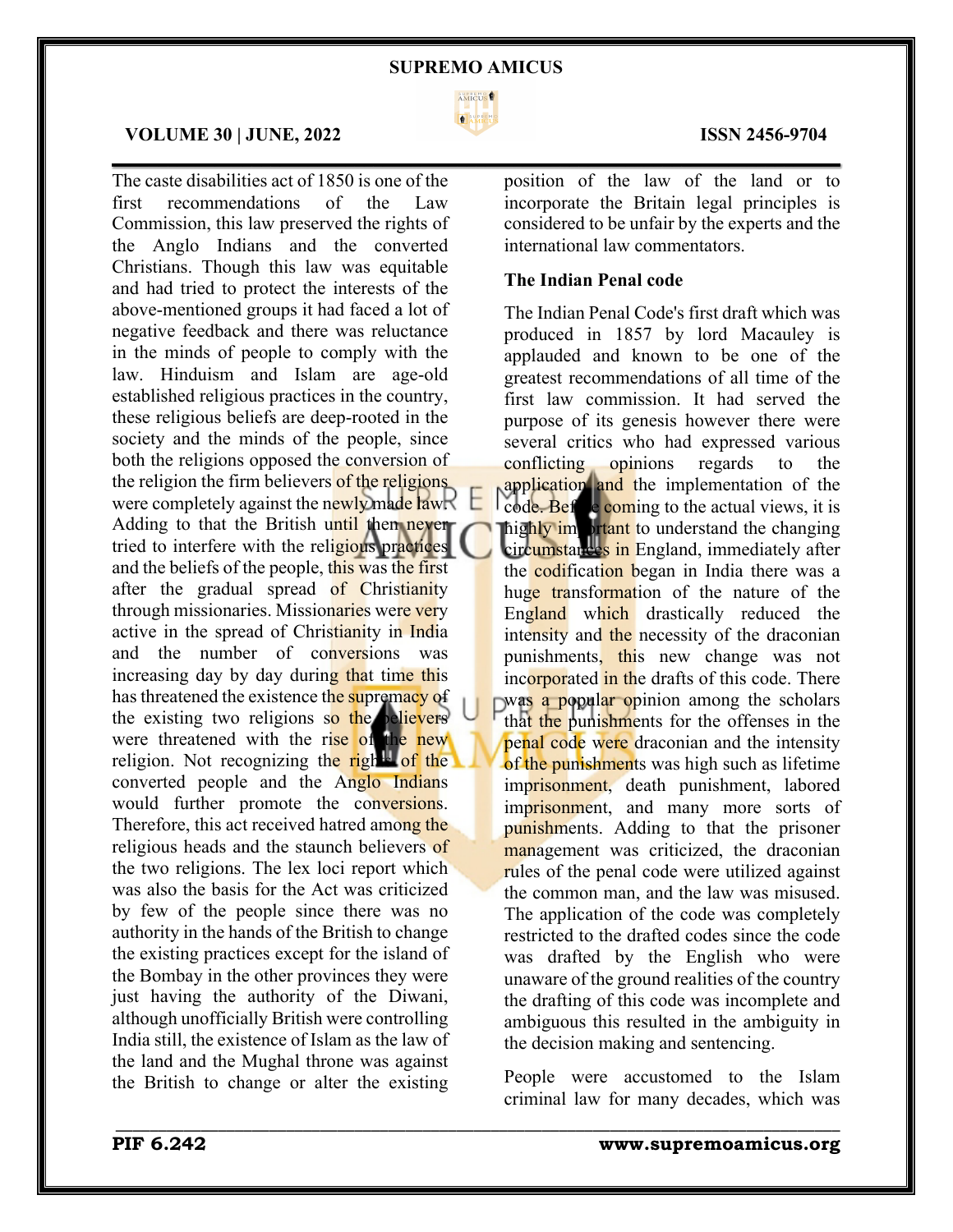

 $\mathcal{L}_\mathcal{L} = \mathcal{L}_\mathcal{L} = \mathcal{L}_\mathcal{L} = \mathcal{L}_\mathcal{L} = \mathcal{L}_\mathcal{L} = \mathcal{L}_\mathcal{L} = \mathcal{L}_\mathcal{L} = \mathcal{L}_\mathcal{L} = \mathcal{L}_\mathcal{L} = \mathcal{L}_\mathcal{L} = \mathcal{L}_\mathcal{L} = \mathcal{L}_\mathcal{L} = \mathcal{L}_\mathcal{L} = \mathcal{L}_\mathcal{L} = \mathcal{L}_\mathcal{L} = \mathcal{L}_\mathcal{L} = \mathcal{L}_\mathcal{L}$ 

\_\_\_\_\_\_\_\_\_\_\_\_\_\_\_\_\_\_\_\_\_\_\_\_\_\_\_\_\_\_\_\_\_\_\_\_\_\_\_\_\_\_\_\_\_\_\_\_\_\_\_\_\_\_\_\_\_\_\_\_\_\_\_\_\_\_\_\_\_\_\_\_\_\_\_\_\_\_\_\_\_\_\_\_\_

# **VOLUME 30 | JUNE, 2022 ISSN 2456-9704**

way more liberal than the English so the drafted penal code was not readily welcomed by the people and the people were not completely aware of the newly introduced code. Even today in contemporary times when there were numerous amendments in the code still, we can find the need to change and further clarify some of the laws. Therefore, we can understand that the original draft proposed had very much sufficed for the purpose and is commendable considering the prior conditions and regarded as the successful attempt for the most of it but still there are a few aspects of it which were highly criticized.

# **The Civil Procedure Code**

While coming to the Civil procedure and the condition of civil law in India it was haphazard when compared to the criminal law. This is due to the presence of the clear law *i.e.*, the Islam principles of the criminal law and there were no solid **prevalent** rules for the civil law and the procedure. Prior to the curation of the code, there were no solid rules and regulations for the **procedure** adopted t the court and there were no solid guidelines for the judges to apply and infer the laws, after the introduction of the civil procedure code these situations of ambiguity and anarchy improved or it was believed to be improved. Again, here we have to consider the unfamiliarity of the native Indians with the intricate and complicated procedures of the English system which was really difficult for them to adopt. This led to the adoption of easy methods such as the third-party settlements and many other informal settlements which cost a fortune. The code was religiously followed wit ut proper sense and application due to insufficiency of knowledge of the common law principles or procedures. The language was also a barrier

since there were only a few people who were well versed in English to interpret the codes in the day-to-day life. The codification was done in such a way that it further complicated the process and the procedure for the civil cases this led to the misuse of the power by the judges since a common man was not able to understand the intricacies of the code and even the lawyers for that matter had taken the advantage of this situation However we need to agree that it was a great start towards the advanced and developed legal system.

# **CONCLUSION**

After the comprehensive study of the first law commission and its recommendations, we can understand the importance of the codification and curation of the laws. Before the **constitution** of the law commission, a situation of anarchy prevailed in the country with no proper laws and procedures in the justice system. The real victims of this anarchic situation are the common men. With no concrete law to rely on, the justice delivery was solely based on the abstract principles of justice equity, and good conscience. The legal system and the principles were not applied uniformly throughout the country, every province and place have its own set of rules and regulations to follow this created numerous rule which was not clear and not effective on the ground level. In these conditions, there was a dire need for a codified, standardized law based on which the decisions will be taken and the justice will be delivered.

For the above-mentioned purpose, the constitution of the first law commission and the subsequent law commissions was done. The work of the first law commission is considered to be exceptionally commendable since they complied with and surveyed all the